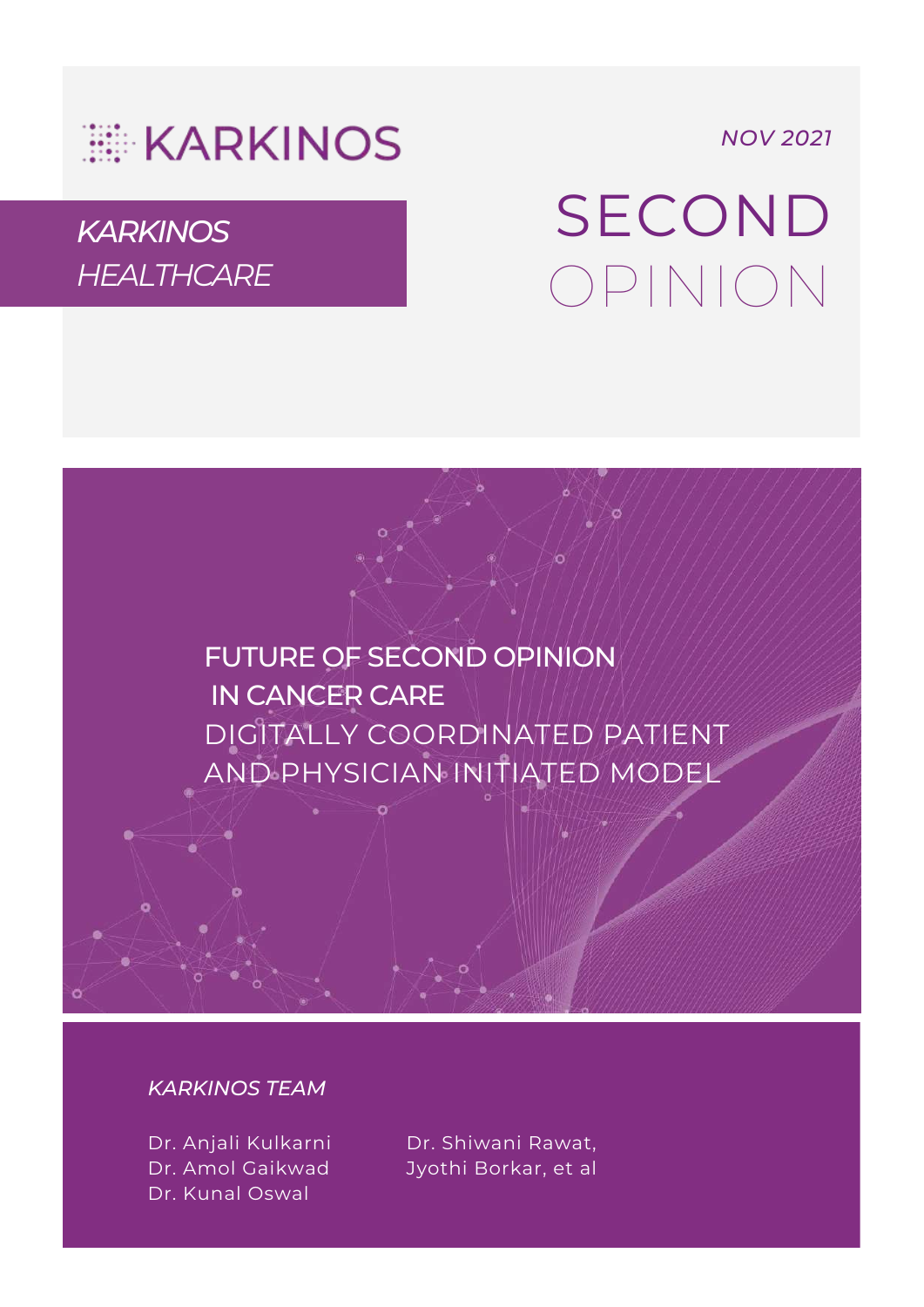## EXECUTIVE SUMMARY *2021 White Paper*



A patient's experience with cancer diagnosis and care can be complicated and traumatic. It is important for a patient to remain alert and be aware about his condition, available treatment options and prognosis.

Seeking a second opinion in complex conditions will be helpful for reconfirmation and choosing the most appropriate treatment option. It enables the patients to seek evidence-based, high-quality care from a multi-specialist team of oncologists, radiologists and other competent health care professionals who can tailor cancer care for a patient's specific needs.

As healthcare delivery shifts from a physiciancentred care to a patient-centred care model , second opinion assures this transition by preventing possible errors in diagnosis and treatments that can have irreversible consequences on cancer patients.

Technology has made it possible for us to now avail a second opinion service from an oncologist sitting far away via a digital medium. Even studies suggest that the initial opinion on the diagnostics report , radiology image report and the treatment plan had changed after a second opinion was taken and the patient was able to make the right decision at the right time[\(1–4\).](https://www.zotero.org/google-docs/?Pcas4b)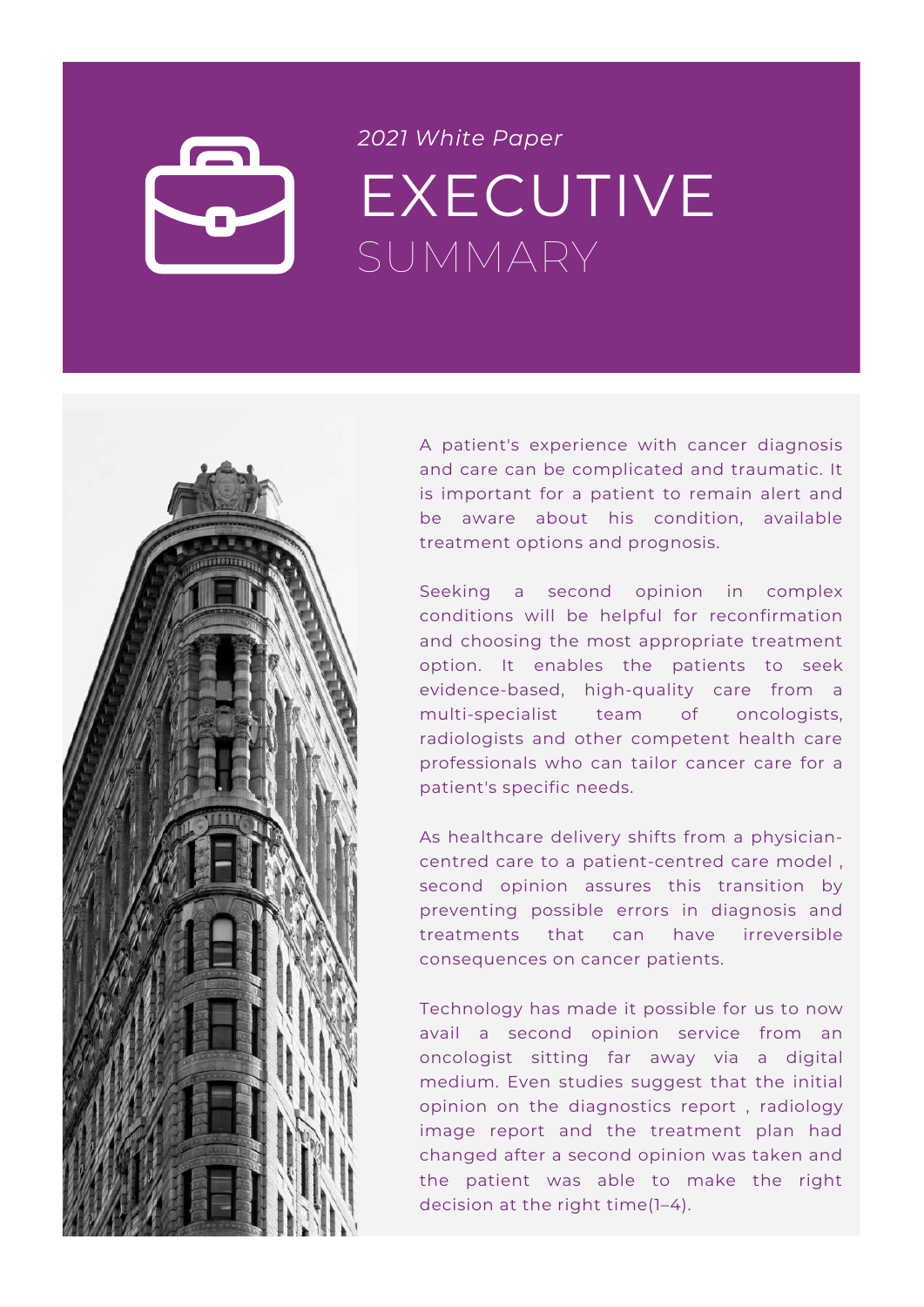

*A Multidimensional Problem*

## CANCER ISEASE BURDE



The term 'Cancer' deriving from the Greek word "Karkinos" refers to a generic Non-Communicable Disease (NCD) characterized by an abnormal growth of cells in any part of the human body and in some cases gets metastasized (spread) to other parts. Being the leading cause of death globally [\(5\),](https://www.zotero.org/google-docs/?c8CUR7) cancer exerts tremendous physical, emotional, mental, and financial stress on patients, their families, healthcare providers, and the health systems.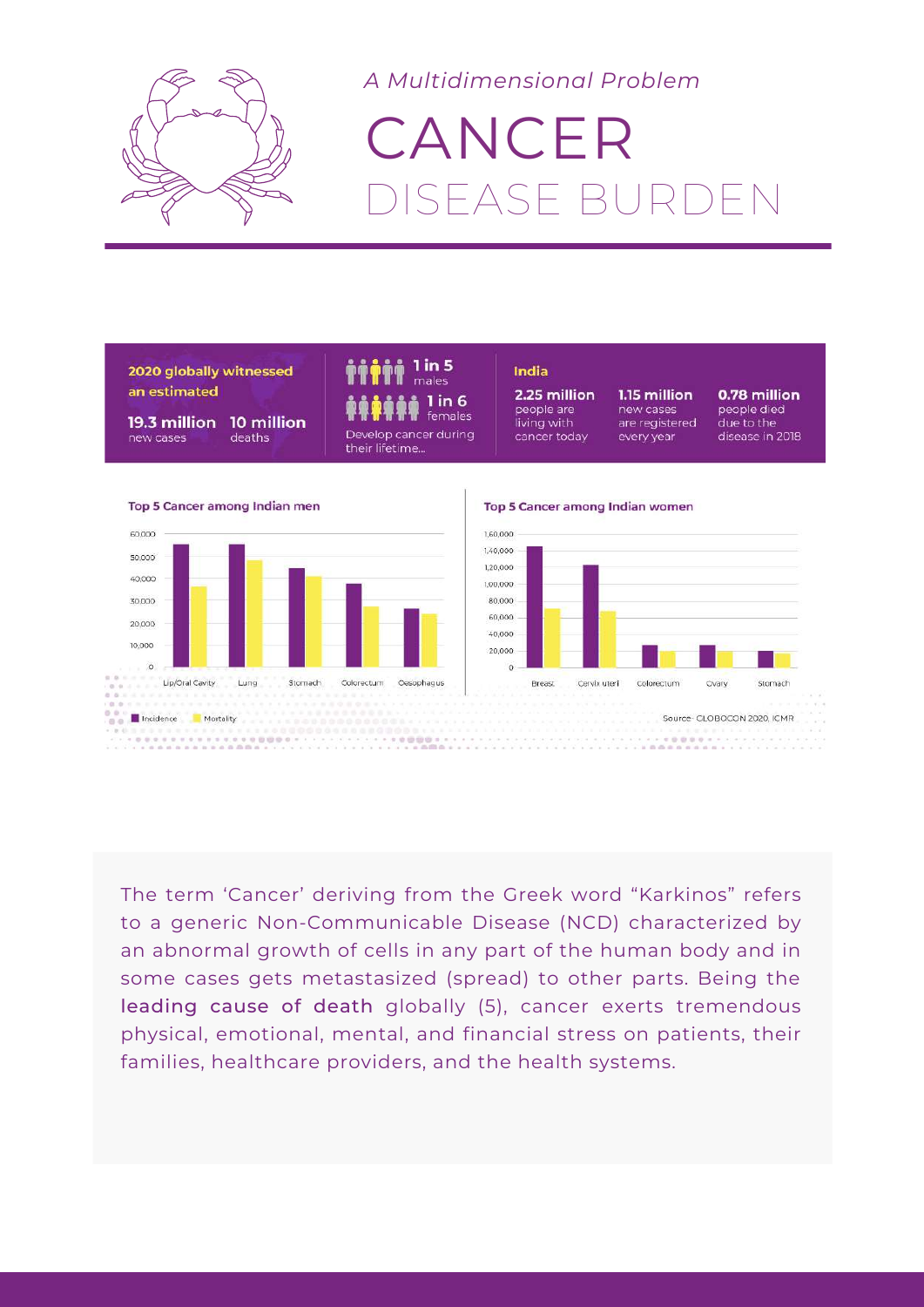

A high cancer incidence rate with a low early detection rate is a grave issue. Many health systems in the developing world are least prepared to manage this burden. While in India, the cancer burden is increasing exponentially every year, there lie many difficulties in accessing comprehensive cancer management from early diagnosis to appropriate treatment, as per the staging, for both patient and healthcare providers. Poor geographical distribution of comprehensive cancer centers is limiting the access to advanced and multimodal treatment options for patients.

A study [\(6\)](https://www.zotero.org/google-docs/?jFfY5g) conducted on cancer statistics in India found that at the time of diagnosis majority of the patients with cancer were diagnosed as locally advanced/locoregional for breast (57.0%), cervix uteri (60.0%), head and neck (66.6%),and stomach (50.8%) cancer. Also, lung cancer was diagnosed with distant metastasis in males (44.0%) and females (47.6%). Given the fact that much of cancer survival is associated with early diagnosis, access to medical technology is a prominent policy concern for low and middle income countries [\(7–9\).](https://www.zotero.org/google-docs/?7oyORr)



**Estimated incidence of Cancer cases in India** 

The incidences of cases for 2016 to 2018 has been arrived at using 2012-2016 data. Projections have been made for 2020 and 2025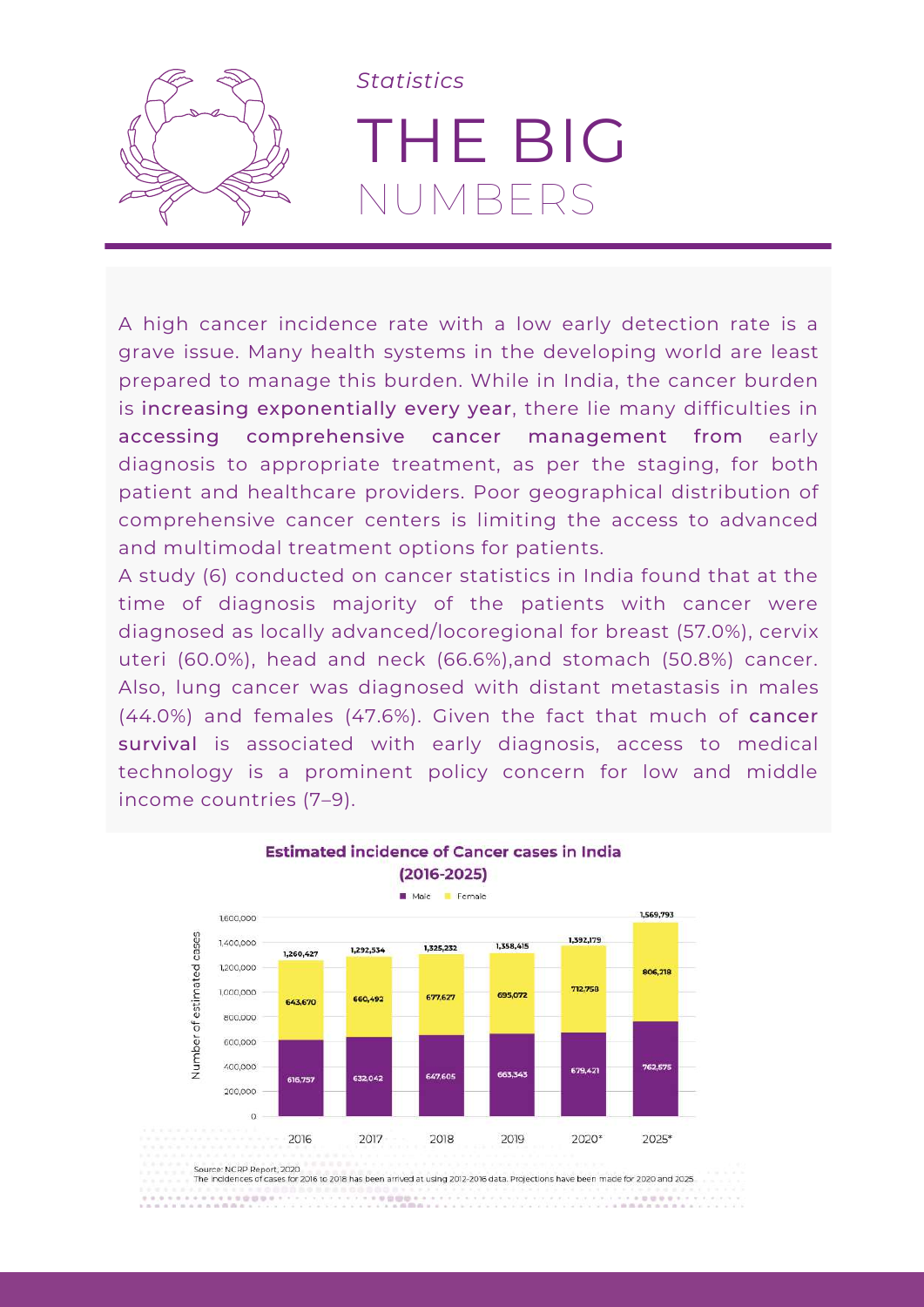

## CURRENT SCENARIO

In the USA, the oncologist to patient ratio is 1:100, the UK scores 1:200, but India, on the other hand, scores 1:2000. On top of that, the majority of oncologists (cancer specialists) are available only in big cities, rendering the rural population helpless. Quality of cancer care is another critical issue that leads to poor outcomes among cancer patients. Workforce shortages in oncology, combined with an exponentially increasing number of cancer cases, reduce the sustainability of a specialist-based model of care. Delayed cancer diagnosis adds to this burden. With no treatment in sight for advanced cancer cases, the best approach would be to ensure early diagnosis and proper treatment of patients. This would require a multidimensional approach involving the patient and his family in decision-making. In this context, seeking Second Opinion is a common norm amongst the patients and their relatives to make a decision on the treatment plan. This article analyzed the variations in the need, reason, delivery models, and shortcomings of two different types of Second Opinion currently practiced globally.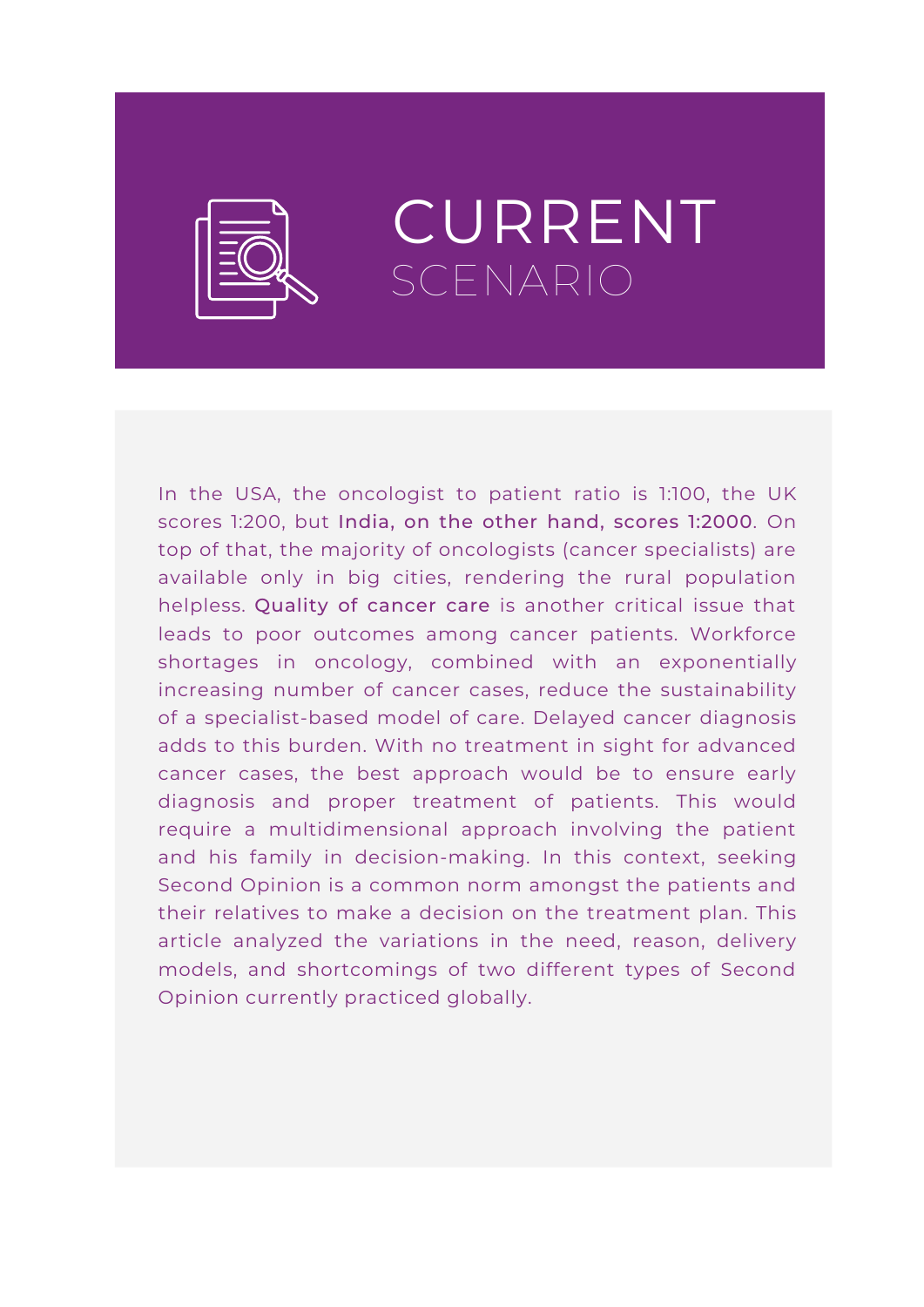### **Second opinion for Cancer Care Management**

Advancements in cancer care are progressing at an unprecedented rate, and patients going for a second opinion on the available diagnosis before proceeding with the treatment could make a huge difference. A second opinion (also known as expert opinion) is defined as obtaining a second treatment proposal after a suggested treatment has already been presented by another physician[\(10\).](https://www.zotero.org/google-docs/?yxMJHT) It has become an integral part of many healthcare systems and is common in cancer care. In recent years, second opinions have evolved as a patient's right and many patients are obtaining a second opinion for a serious diagnosis. The real-life study conducted on patients with Barrett's esophagus (a high-risk factor for esophageal adenocarcinoma) showed the importance of the second opinion given by the experienced pathologist in detecting Barrett's esophagus, which is rarely diagnosed by a general pathologist[\(11\)](https://www.zotero.org/google-docs/?oqA6Vm).

### **Why is Second opinion in cancer an acceptable practice?**

Diagnosing cancer is complex and frightening, and so is managing it. For a patient, it then becomes important to remain informed and educated about his condition and available treatment options. With the availability of wide treatment choices and advanced procedures, cancer, today, is far more treatable than ever before.. Like advances in Genomics, Genetics, Immunotherapy, Stem Cells, and Precision Medicine.

Getting a second opinion helps to recognize available choices and make an educated decision on what is right for the patient. Given this veracity, variety, and ever-evolving treatment options, patients have the right to ask for a second opinion from experts. Besides therapeutic advantages, it also reassures the patient and his family and, eventually, enables them to access the most suitable treatment plan. The use of the second opinion improves patient-physician relationships, enhances treatment compliance, and prevents errors or negligence [\(8\)](https://www.zotero.org/google-docs/?GGUUrp).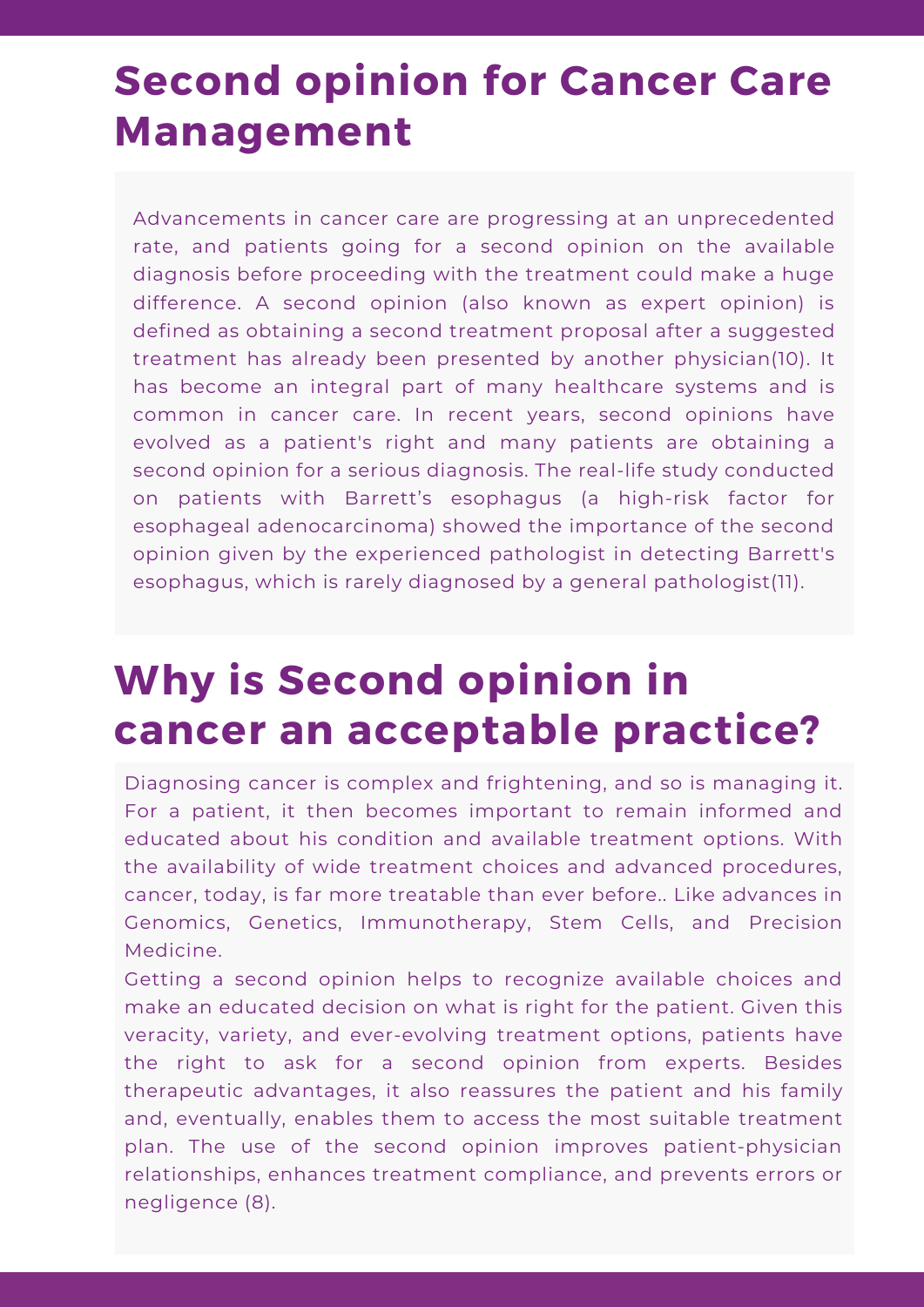## **Modes of Second Opinion Delivery**

Telehealth mode of delivery facilitates cancer care from prevention to end-of-life care. Growing usage of electronic medical records or electronic health records ensures continuity and quality of care. Also, it facilitates patient-provider communication at various levels, and assists in seamless remote patient care.



### **SERVICES OFFERED**

- Symptom management
- Remote chemotherapy supervision
- Radiation planning
- Palliative care
- Survivorship care
- Cancer clinical trials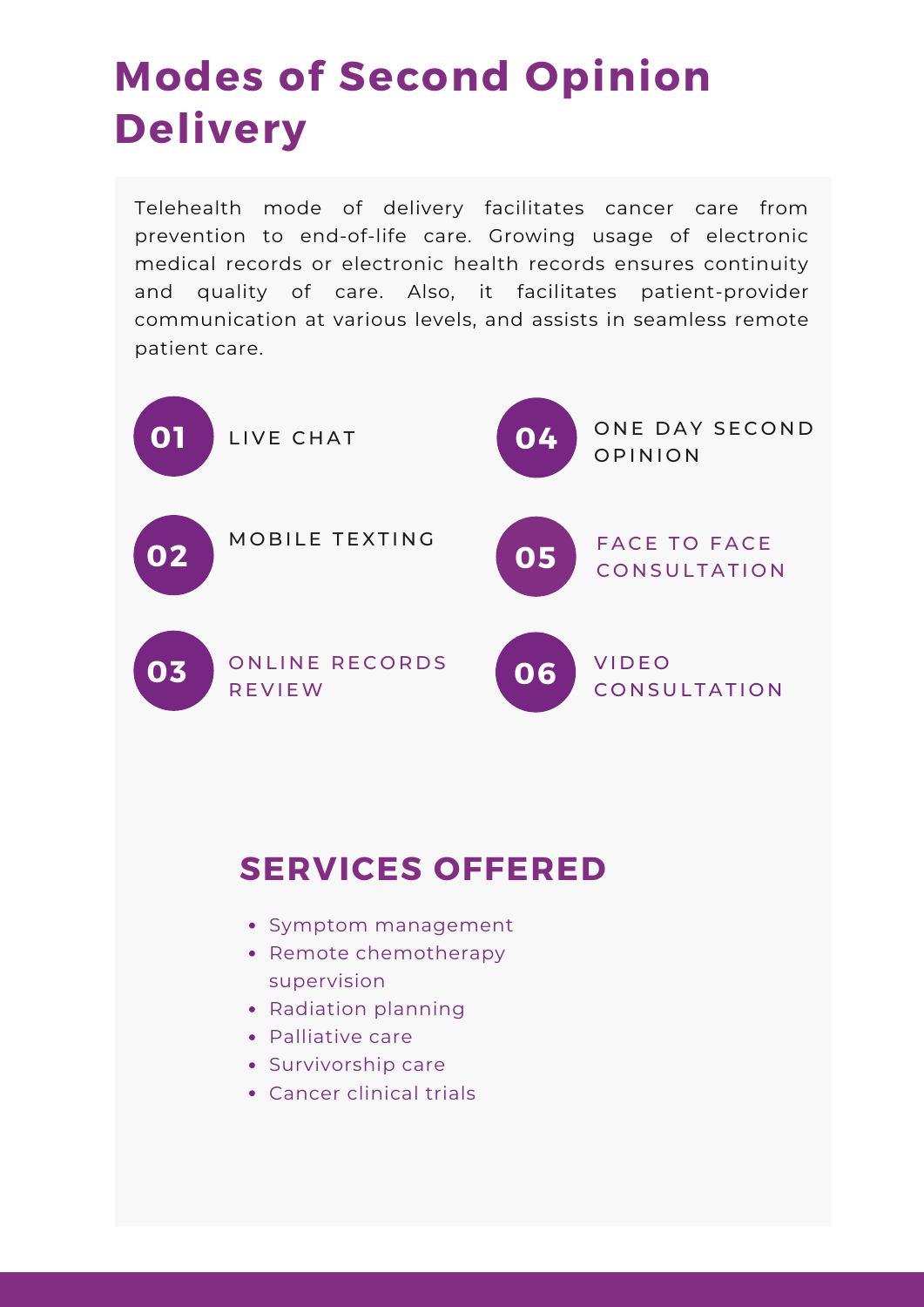## Needs, expectations for an expert opinion from patient and provider's perspective

In cases like cancer, whenever a surgery, complicated procedure or a certain treatment regime is recommended, it is always a smart decision to get a second opinion from another expert. Such expert opinions could be 'physician initiated' or 'patient initiated'. The common reasons why a patient or a physician usually opts for an expert opinion are listed below

### Patient initiated second opinion

- The perceived need for clarity and reassurance regarding the first physician's assessment [\(8\)](https://www.zotero.org/google-docs/?gVoLe7)
- The hope that the diagnosis or proposed treatment options in the first opinion will differ from the second opinion
- Particularly to avoid over or undertreatment [\(11\)](https://www.zotero.org/google-docs/?W18kHf)
- Lack of empathy, discomfort, and dissatisfaction with communications between patients and their initial physicians [\(2,8,12–17\)](https://www.zotero.org/google-docs/?AJuSgp)
- High levels of fear of progression and psychosocial distress, acts as possible motivators for the search for a second opinion [\(18\)](https://www.zotero.org/google-docs/?H2TsBf)
- In females, preference for breast conservation surgery is associated with higher rates of second-opinion seeking
- Overall, another study found that younger patients and those with stage IV disease were more likely to seek second opinions [\(19\)](https://www.zotero.org/google-docs/?YpzX8N)

### Physician initiated second opinion

- Reconfirm and validate their diagnosis and treatment plan [\(8\).](https://www.zotero.org/google-docs/?iFgkgq)
- Not specialized in cancer care
- Not having relevant diagnostic or treatment facilities at his/her clinic/hospital.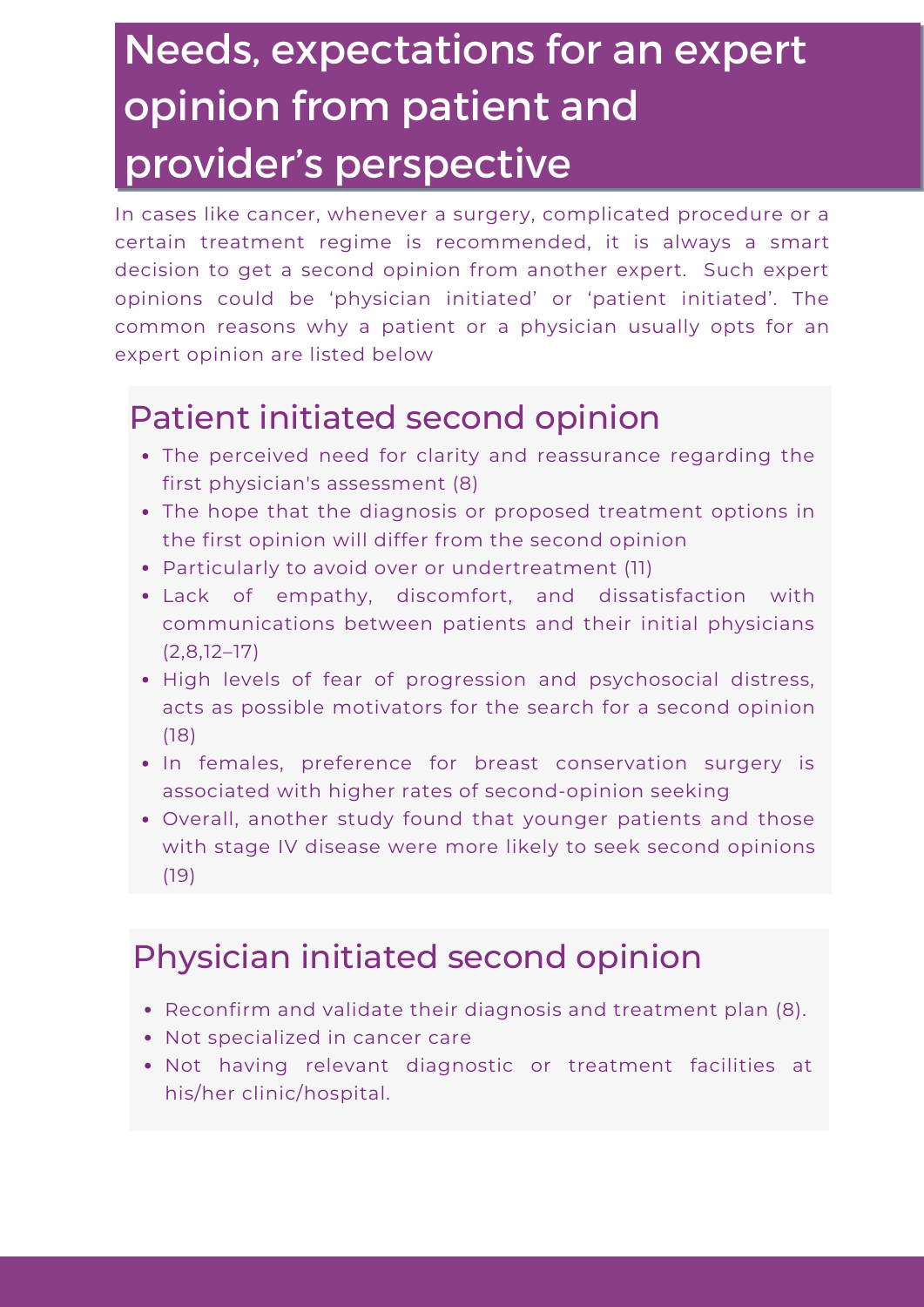## BARRIERS *Second opinion*

### For the patient to seek second opinion

- Financial constraints
- State of shock
- The pressure of time to make decisions
- Trigger due to information overload resulting in the apprehension of cancer patients to consult another oncologist
- Fear of jeopardizing the Patient-Physician Relationship [\(14,16,19,20\)](https://www.zotero.org/google-docs/?GB0GRl) and obligation to the first physician are the most common reasons why some patients refrain from taking a second opinion
- Sometimes patients themselves tend to conceal a physician's intentions to seek a second opinion [\(8,17,21\)](https://www.zotero.org/google-docs/?SDfgCO)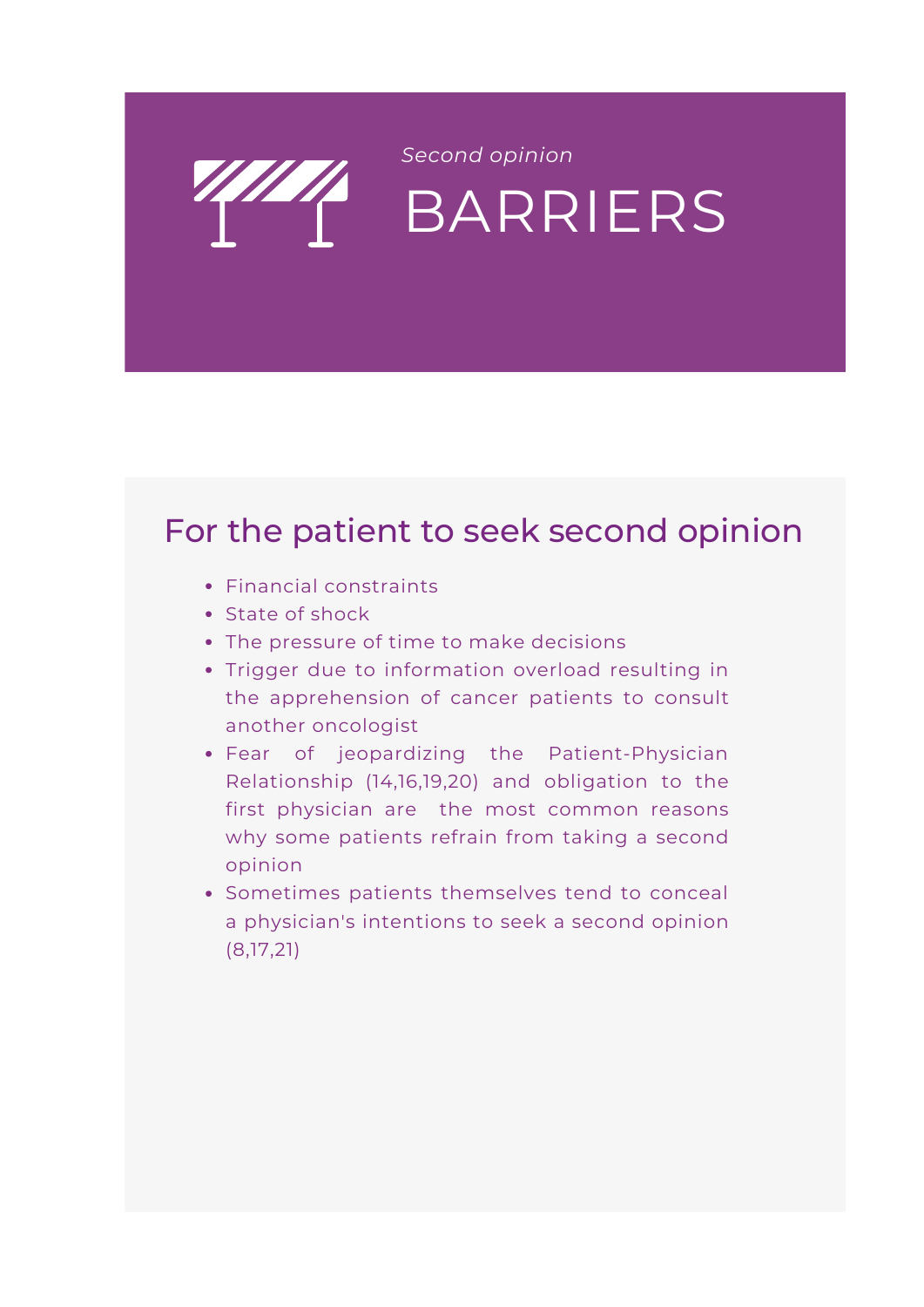

## BARRIERS *Second opinion*

### For a physician to refer for second opinion

- Fear of losing patient [\(22\)](https://www.zotero.org/google-docs/?GLC2fc)
- Reputation among physician network
- Lack of awareness on the second opinion, the appropriate & type of specialist to be referred [\(8,23–25\)](https://www.zotero.org/google-docs/?NhxkNR)
- Restricted provider networks
- Preauthorization requirements
- Patient inability to pay
- Excessive patient travel time
- Lack of surgical subspecialists
- Not wanting to burden patients with appointments
- Concern that referral may not be well received
- Long wait times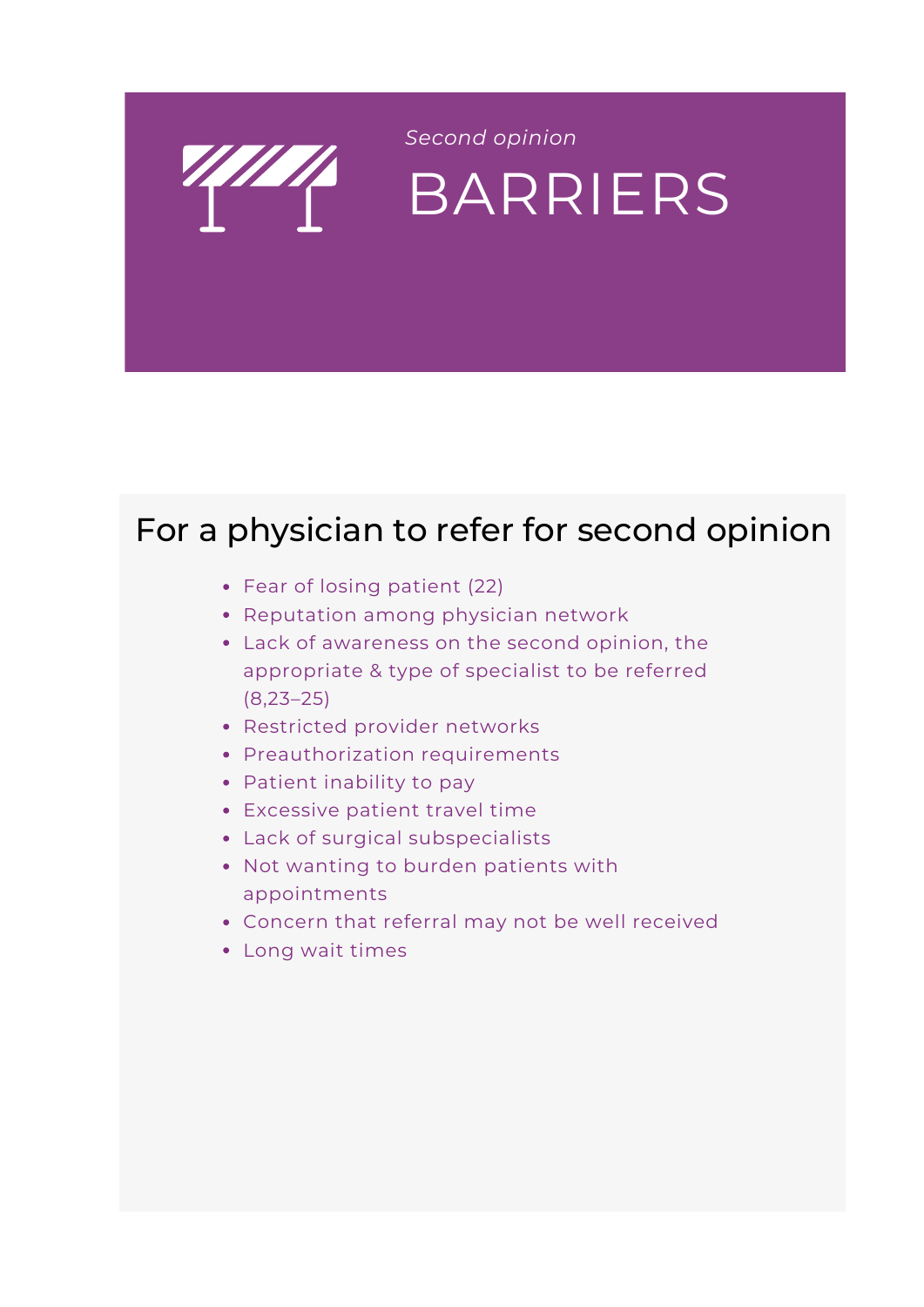

# IN THE MODELS FOR SECOND OPINION

*SHORTCOMINGS*

#### Patient initiated second opinion

- 1. No form/questionnaire to give the reason behind the second opinion
- 2. No feedback on the expected outcome from initiated second opinion
- Non-adherence and doctor 3. shopping behavior
- 4. Sense of improper communication
- Barrier-5.
- Loyalty to the first physician
- Unaware of which physician to consult
- 6. No standardization on the second opinion

#### Physician initiated second opinion

- 1. No form/questionnaire to know the reason behind the second opinion
- 2. No, follow up on what was the outcome by referring the patient to another physician
- 3. Difficulty in maintaining patient and oncologist contact
- 4.Hesitancy in communicating the discrepancies in the opinion [\(23,27,28\)](https://www.zotero.org/google-docs/?Hpnbdy)
- Barrier-5.
- Insecurity of losing a patient
- Unawareness of the second opinion
- 6. No standardization on the second opinion
- No structured referral form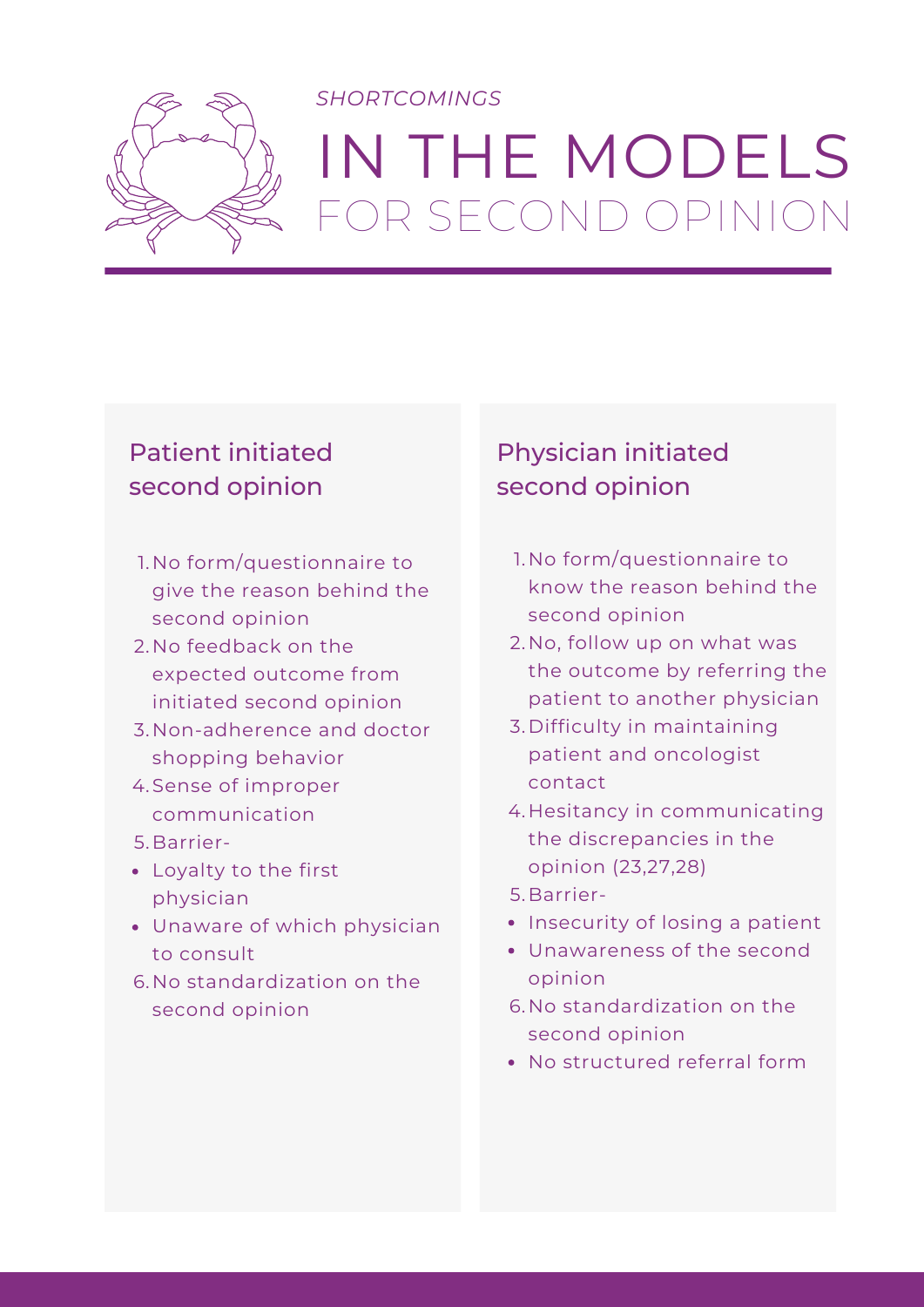



A doctor who is asked to give a second opinion owes the patient a duty of care in the same way as the doctor who provided the first opinion. In medicolegal cases, a second opinion should be issued in accordance with the laws of the respective country.

Aside from medicolegal cases, the physician should express his opinion with a clear statement that this second opinion is not for medicolegal purposes but as an approach to the question and based on the clinical judgment [\(29\).](https://www.zotero.org/google-docs/?iW9SRr)

Seeking a second opinion is the legitimate right of the patient [\(30,31\)](https://www.zotero.org/google-docs/?6Y9leN). Patients can use the name of the first opinion and second opinion provided physician name for future litigation if any negligence [\(29\).](https://www.zotero.org/google-docs/?KWIe1R)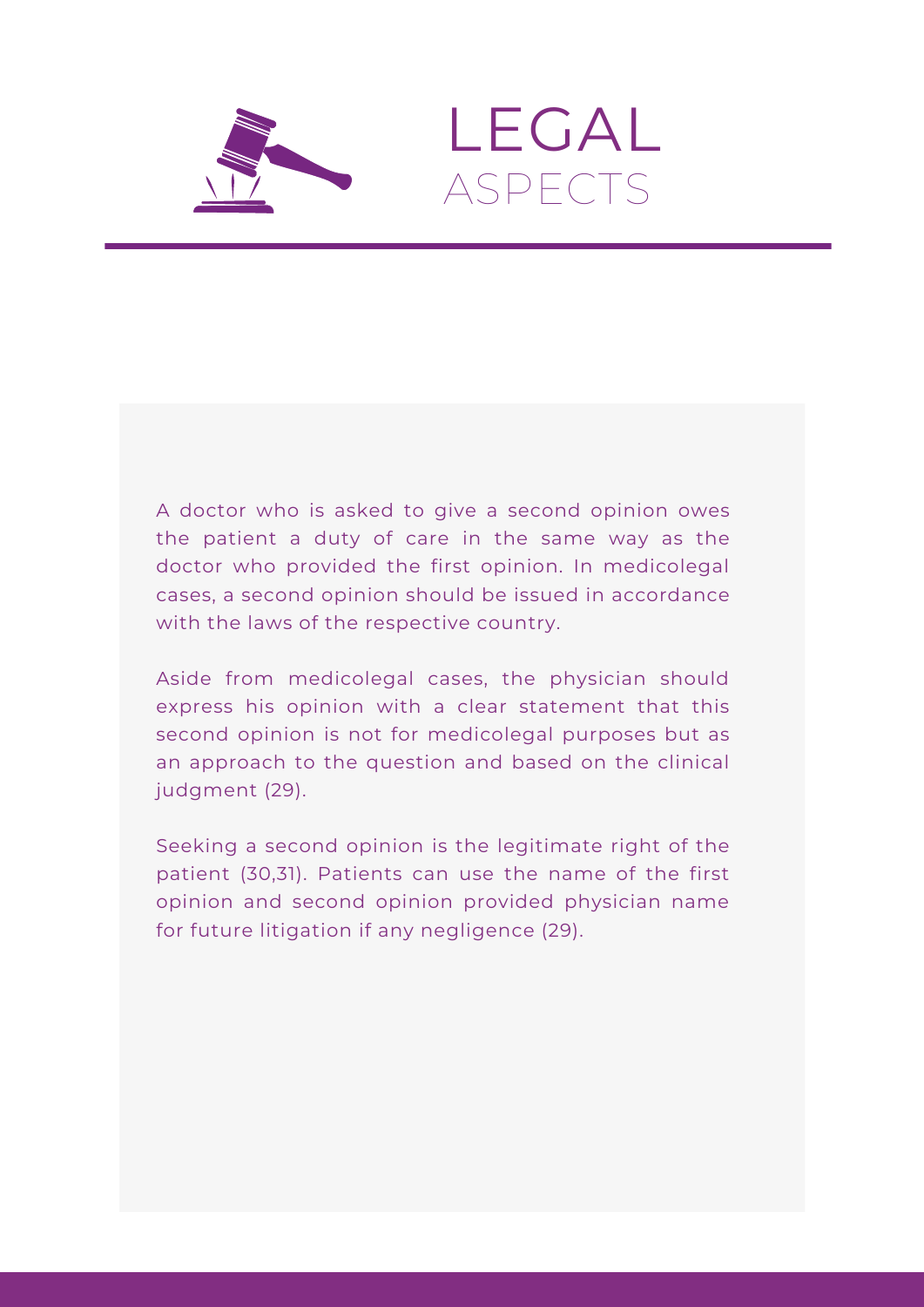## NEW OPPORTUNITIES *A New Decade*

The arrival of a new decade presents us with an opportunity to reflect upon the progress by far in oncology and to anticipate what lies ahead. So, what are the future opportunities for global cancer control in the 2020s?

### Promoting Primary care physician(PCP) for initiating second care model

Owing to the level of expertise and experience, oncologist-led follow-up is naturally superior yet more expensive than primary care-based management [\(32\)](https://www.zotero.org/google-docs/?JZpqcX). But people usually have a higher level of trust in Primary Care Physician (PCP) than referred physicians. Hence, the shared model of care between PCP and oncologists in treating cancer survivors [\(33\)](https://www.zotero.org/google-docs/?RdecmS) provides a model of cost-effective care. Even studies suggest that adherence to the diagnosis or the treatment being offered depends on effective communication and trust in the physician.

Utilizing the digital platform/communication tools are effective ways to enable communication and coordination among healthcare providers. Patients get to adhere to the decisions made if PCP is involved since there is already a trust established, there will be continuity in care. Trained PCP can improve the barriers of screening, diagnosis, and seeking a second opinion by referring the suspected patients to the right oncologist.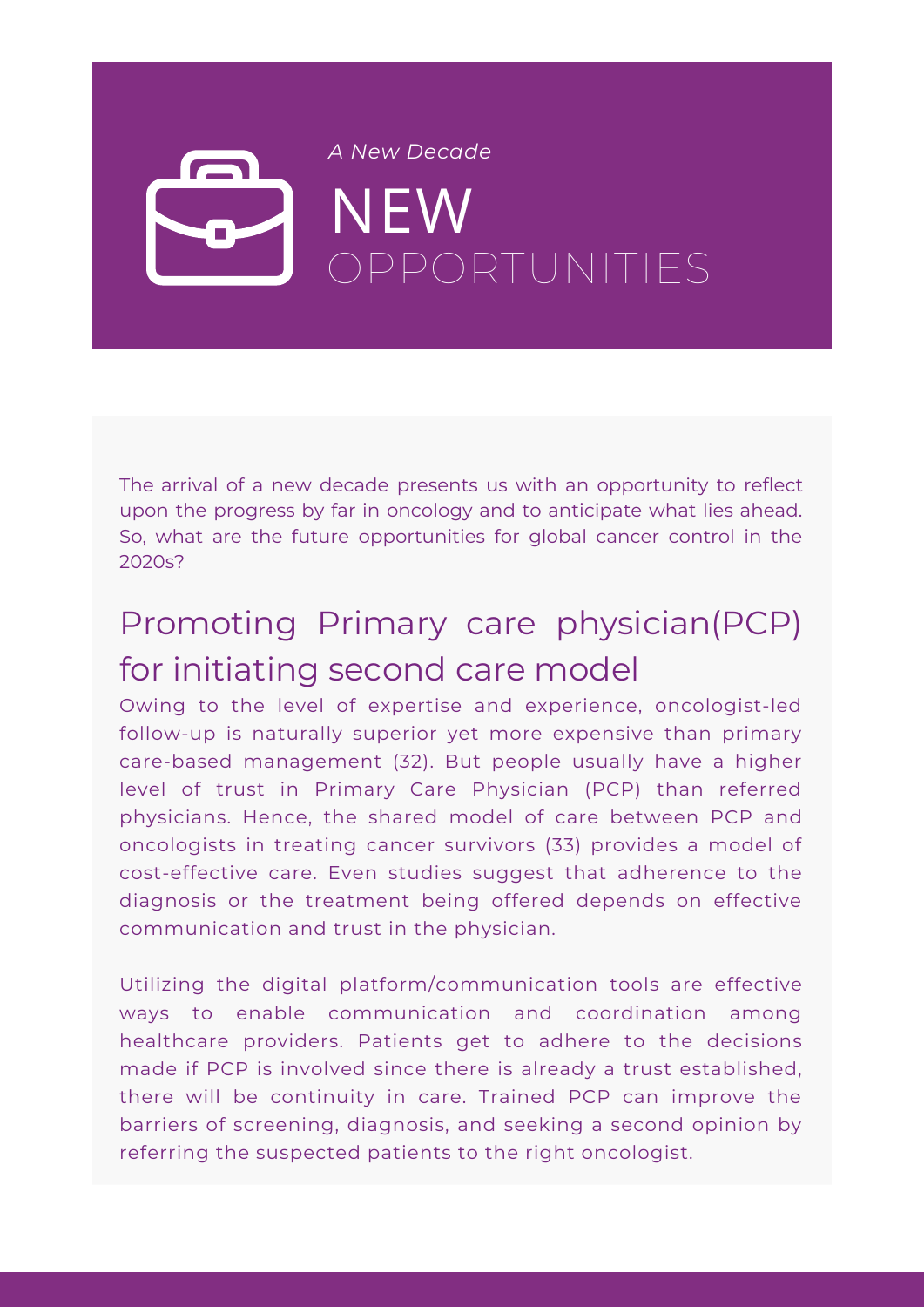- Improving access in remote areas- Primary health services cover general medicine, mild disease management, immunization, child healthcare, and natal and postnatal care. With little to no private clinics in rural areas, a substantial portion of the rural population is virtually denied access to a doctor. In such cases, training PCP to fill gaps in healthcare delivery at the primary level is necessary. This will improve the doctor-patient ratio and provide the poorest masses in remote areas with some medical assistance.
- Patient trust is high- Most of the people from both urban and rural parts of the country prefer to visit PCP to avail of regular care. The trend is higher for chronic disease management and hence there is a pre-established sense of trust and belief that could be utilized.
- Screening and follow-up made accessible close to home- PCPs are commonly found in private practices of rural and urban areas, thus easily accessible to all in a community. Training them to identify the risk factors, early signs, and symptoms and encouraging them to conduct cancer screening camps in their area will positively be the right step in the right direction.

Another untapped resource in Indian Healthcare Scenario is the Dental & AYUSH practitioners. These practitioners can become an integral part of screening and diagnostics activities thus reducing the burden on oncologists and cancer facilities. Primary and secondary prevention, pain and palliative care, as well as supportive care during chemotherapy and radiation, are some areas where AYUSH practitioners can effectively participate.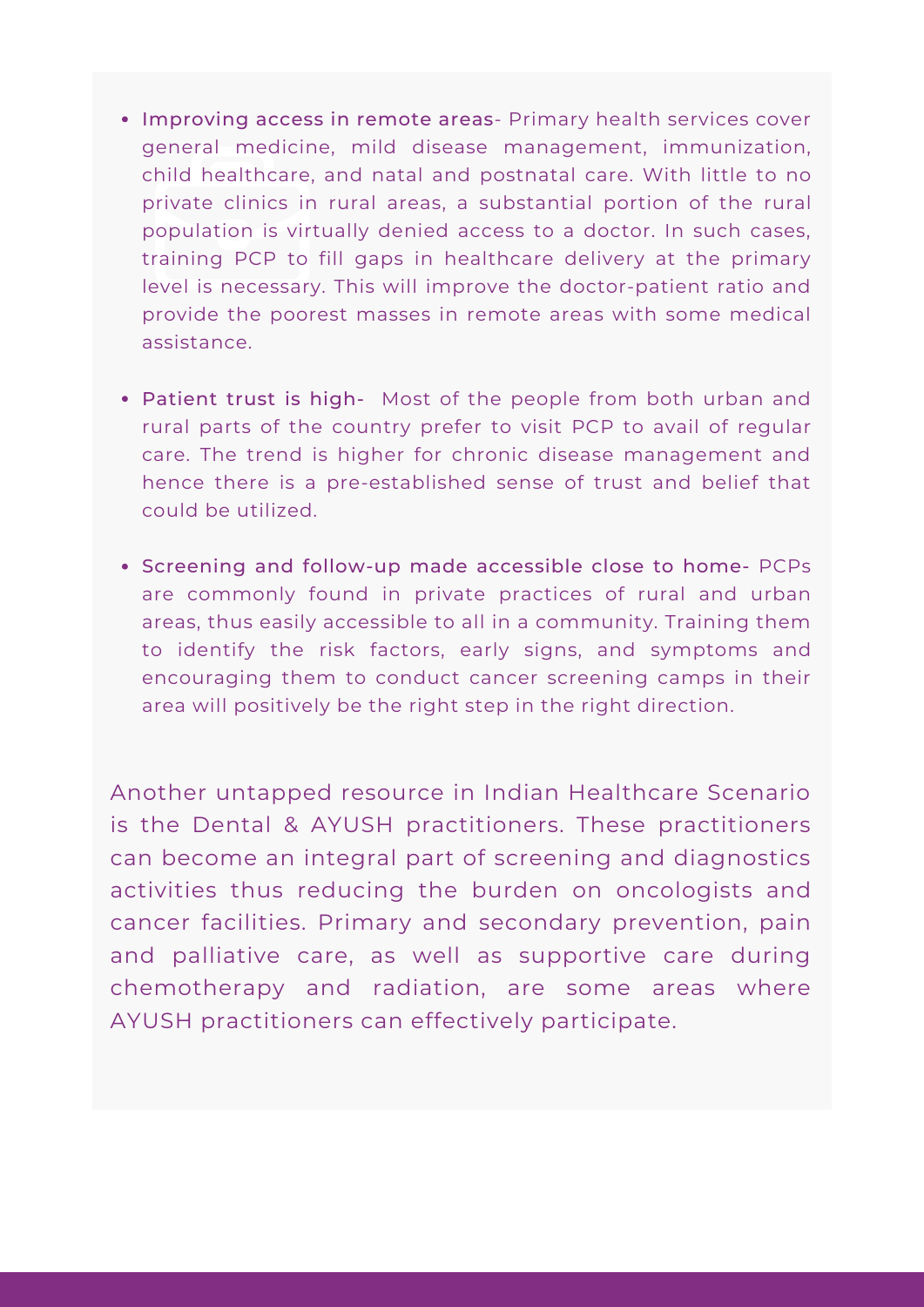### Digital Health

Digital health systems have the ability to address existing disparities in service delivery. This new era is the ideal time for oncology-focused digital technologies to address various needs of cancer patients and the community. The ideal digital health technologies will eventually aim to bridge the existing gaps in doctor-patient interaction. This reduces unnecessary clinical visits, especially to the emergency department and hospitals and promotes patient involvement in his care, generates awareness, and reassures the patient and his caregivers [\(34\).](https://www.zotero.org/google-docs/?JAjIMV)

- Teleoncology- Teleoncology has been demonstrated to improve access to care and decrease health care costs. Cancer telegenetics, remote chemotherapy supervision, symptom management, survivorship care and counseling, palliative care supervision, supervised radiation planning, and approaches to increase access to cancer clinical trials are some areas suggesting successful Tele oncology. It provides a platform for rural patients to access highquality oncologist consultation from the comfort of their homes thereby avoiding unnecessary travel and overhead expenses. This may also benefit a cancer patient from India to get his reports checked and verified by a specialist sitting in some other part of the world [\(35\).](https://www.zotero.org/google-docs/?rRhQXo)
- Smart wearables- Commercially available smart wearable technologies have started to play a crucial role in helping patients manage their cancer. The American Society of Clinical Oncology (ASCO) concluded that integrating general fitness data using a Microsoft Band is a very realistic way to minimize unplanned hospitalizations in many US cancer centers. Iphones are surprisingly becoming another effective tool for oncology [\(36\)](https://www.zotero.org/google-docs/?Uuzp12).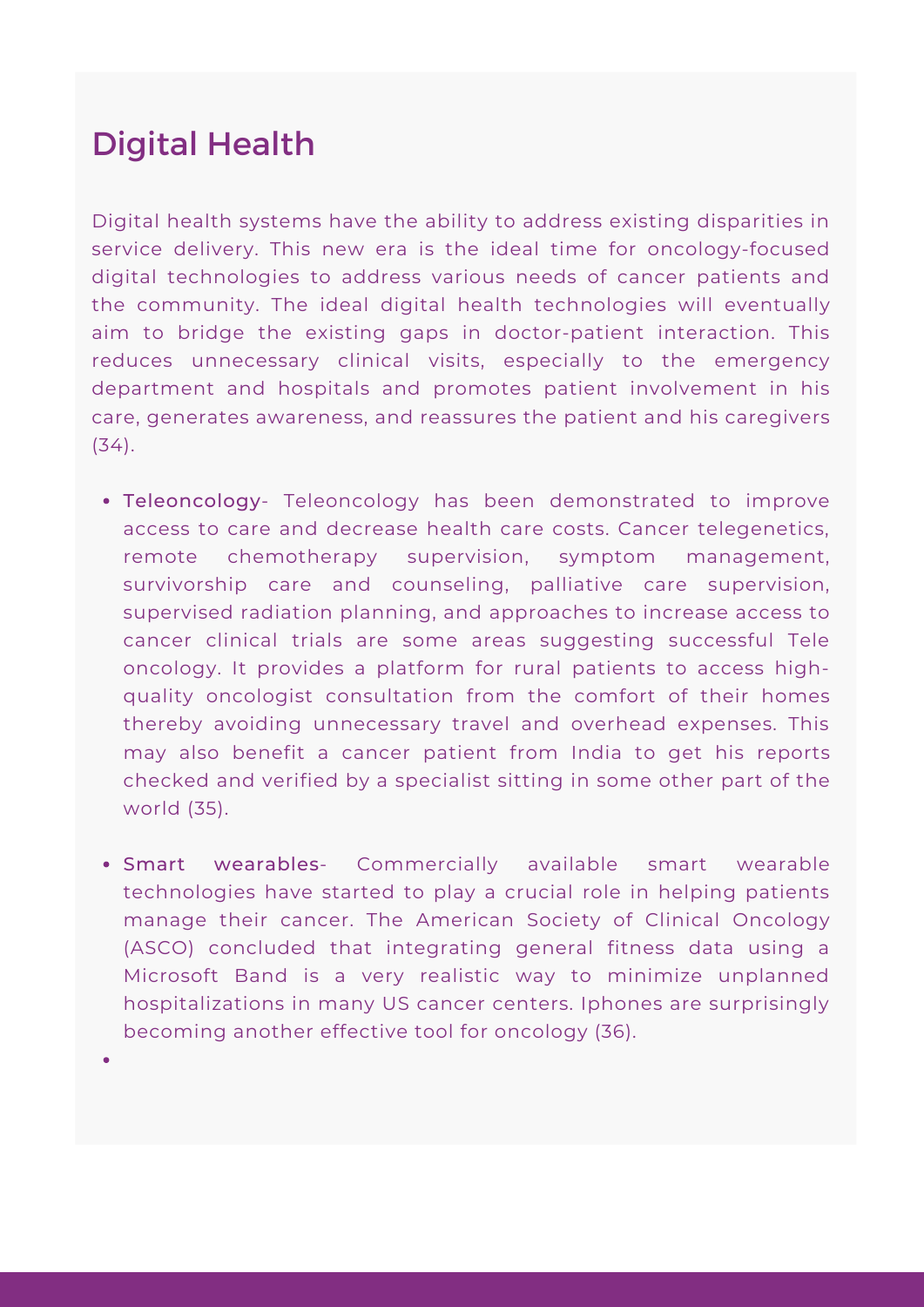

### TO ENHANCE THE SECOND OPINION EXPERIENCE

#### Encouraging Primary care physician (PCP) participation in cancer care management

PCP can participate in screening, diagnosing cancer, and even post-cancer treatment care by periodic assessment, follow-up, remote monitoring, long-term care, interpreting the laboratory test results like blood counts, liver & kidney function, etc. With the help of the digitally enabled framework, PCP can seek help from radiologists, pathologists to interpret the results of the laboratory tests, and radiology images, via Teleradiology, telepathology. Also, it promotes an instant connection to the Oncologists for any cross-reference and opinions in cancer care, via virtual consultation. Digital platforms enable the PCP to repeat prescriptions for those patients who stay in remote/inaccessible areas. Skilled & trained PCP can be a powerful partner in handling the mental wellbeing of cancer patients and their caregivers by providing counseling and lifestyle modifications. Training on cancer risk assessment, early detection, and appropriate management/referral, and palliative care to the primary care physician may increase the physician initiated second opinions. So incorporating the PCP in cancer care would really help by directing the patients to the right oncologists.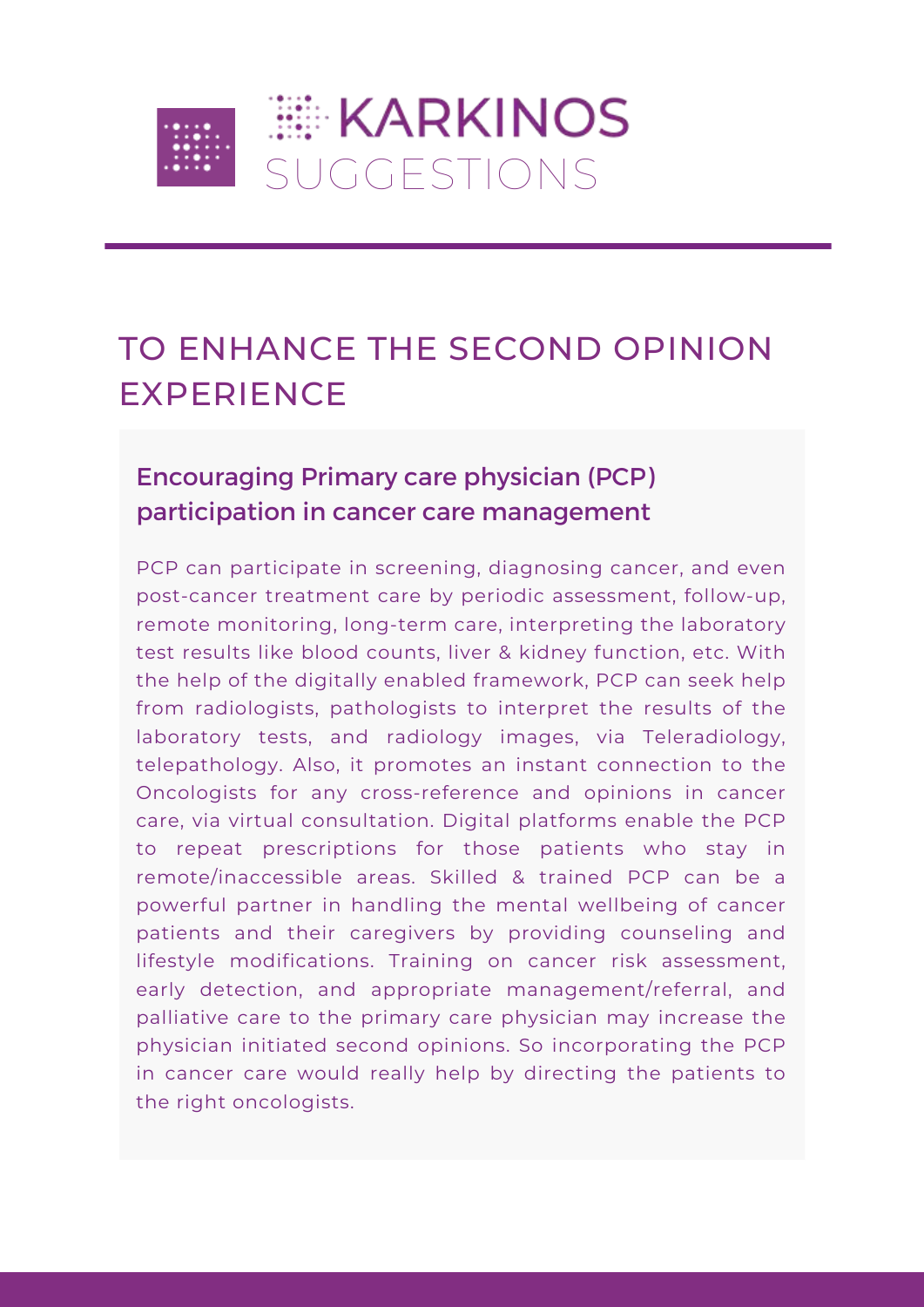#### Network coordinated model will enhance Patient initiated Second opinion

The "Second Opinion Medical Network" is an effective decision-support method, not only to accomplish re-evaluation of the patient's condition and subsequent enhancement of medication and prognosis, but also to prevent needless surgery and costs. Coordination of care requires being able to take information from a variety of sources. As studies say lack of communication is the main reason for doctor shopping behaviour of the patient, there is a need for clear communication between the patient and physician . Physicians must explain the diagnosis and treatment options thoroughly to the patient. For every diagnostic report oral explanations must be followed by the written report. It creates trust and promotes an interactive doctor patient relationship.

Coordinated care may include-

- 24/7 access to clinical staff to see the medical record, and answer questions about treatment, including cancer treatment side effects and other issues.
- Patient navigators to coordinate care within and outside the oncology clinic with primary care physicians & other clinical teams for any other chronic or acute health conditions that the patient has.
- Incorporating multidisciplinary tumor boards with care coordinators will improve the efficiency of the process and ensure optimization of the cancer care.
- A standardised treatment protocol among the coordinated cancer network may reduce the errors and improve efficiency
- A platform that provides the service of a second opinion, and regular follow up for the patient even after the services rendered for the outcome like an example National registry or database to enter/register the patient initiated and physician initiated second opinion request.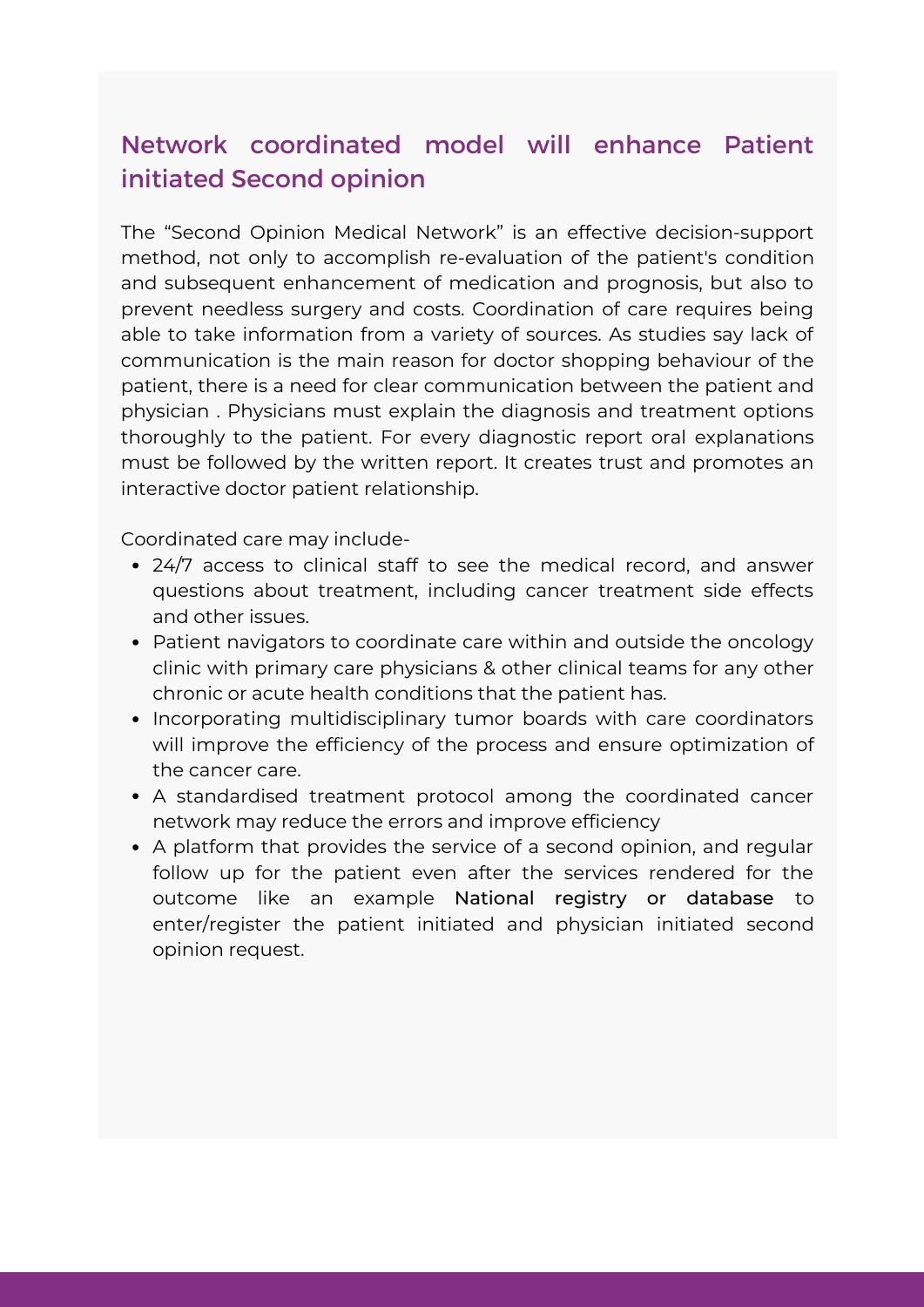

In

# CONCLUSION

*Second opinion in a complex disease like Cancer is here to stay! Ultimately, the goal for a patient and his family is not just to survive but to thrive. There are a number of moving parts in the gamut of cancer management and to improve evidence based care a well-coordinated and highly informed system is crucial. Hence understanding the merits and demerits of Physician-led and Patient-led Second Opinion seeking behaviour, there is a huge need to assist these models to make it a mainstream care process for Oncology. Physician-led Second Opinion is very important for democratizing cancer care while it presents an opportunity for better adoption to evidence-based care and skill improvement. Patient-led Second Opinion in an assisted environment helps realize the value for money, improved communication and make the care more patient-centric.*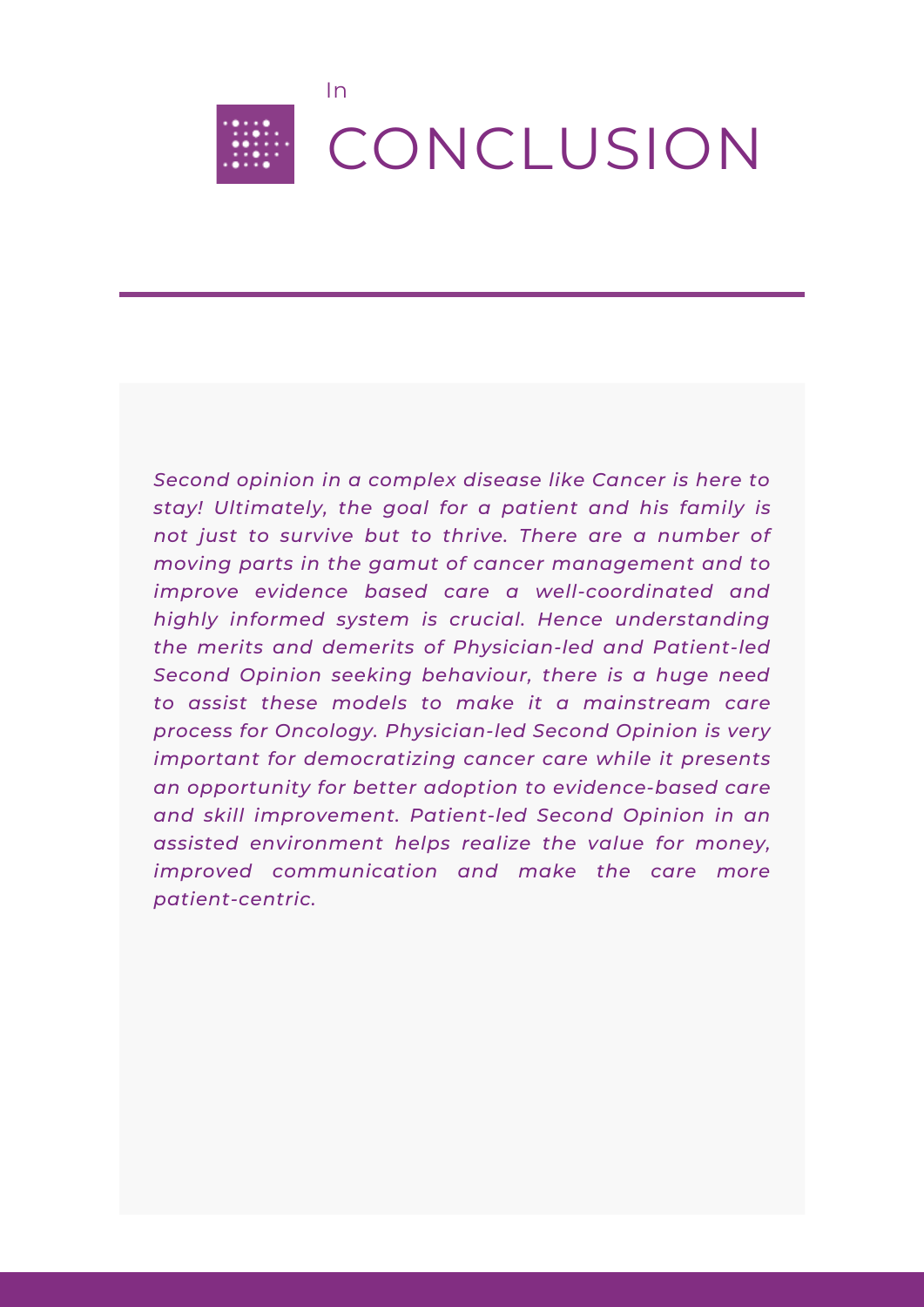

1.Marco V, Muntal T, [García-Hernandez](https://www.zotero.org/google-docs/?SnsHIM) F, Cortes J, Gonzalez B, Rubio IT. Changes in breast cancer reports after pathology second opinion. Breast J. 2014 Jun;20(3):295–301.

[2.](https://www.zotero.org/google-docs/?SnsHIM) [M](https://www.zotero.org/google-docs/?SnsHIM)ellink WA, Dulmen AM, Wiggers T, Spreeuwenberg PM, Eggermont AM, Bensing JM. Cancer patients seeking a second surgical opinion: results of a study on motives, needs, and expectations. J Clin Oncol [Internet]. 2003;21. Available from: [https://doi.org/10.1200/JCO.2003.12.058](https://www.zotero.org/google-docs/?SnsHIM)

[3.](https://www.zotero.org/google-docs/?SnsHIM) [E](https://www.zotero.org/google-docs/?SnsHIM). Heeg, Y. A. Civil, M. A. Hillen, C. H. Smorenburg, L. A. E. Woerdeman. Impact of Second Opinions in Breast Cancer Diagnostics and Treatment: A Retrospective Analysis | SpringerLink [Internet]. [cited 2021 Apr 22]. Available from: [https://link.springer.com/article/10.1245/s10434-019-07907-6](https://www.zotero.org/google-docs/?SnsHIM)

[4.](https://www.zotero.org/google-docs/?SnsHIM) [R](https://www.zotero.org/google-docs/?SnsHIM)esults of a patient-oriented second opinion program in Germany shows a high discrepancy between initial therapy recommendation and second opinion. Available from: [https://www.ncbi.nlm.nih.gov/pmc/articles/PMC7083019/](https://www.zotero.org/google-docs/?SnsHIM)

[5.](https://www.zotero.org/google-docs/?SnsHIM) [C](https://www.zotero.org/google-docs/?SnsHIM)ancer Statistics - National Cancer Institute [Internet]. 2015 [cited 2021 Apr 20]. Available from: https://www.cancer.gov/about[cancer/understanding/statistics](https://www.zotero.org/google-docs/?SnsHIM)

[6.](https://www.zotero.org/google-docs/?SnsHIM) [M](https://www.zotero.org/google-docs/?SnsHIM)athur P, [Sathishkumar](https://www.zotero.org/google-docs/?SnsHIM) K, Chaturvedi M, Das P, Sudarshan KL, Santhappan S, et al. Cancer Statistics, 2020: Report From National Cancer Registry Programme, India. JCO Glob Oncol. 2020 Jul 16; (6):1063–75.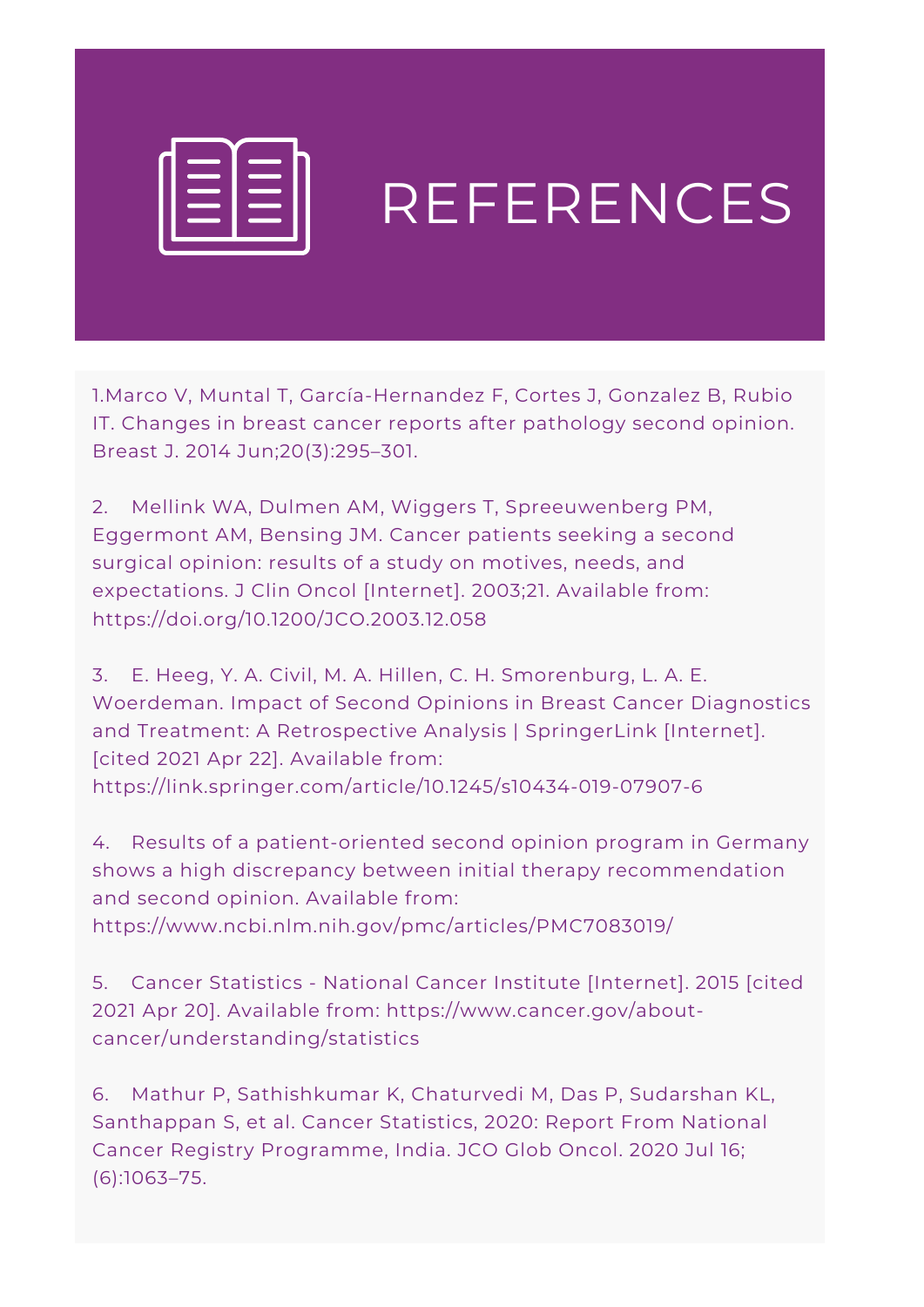

7.Pier-Luc Beaudoin, Sonia Anchouche, Rouan Gaffar, Elena Guadagno, Tareck Ayad, Tareck Ayad, et al. Barriers in Access to Care for Patients With Head and Neck Cancer in [Resource-Limited](https://www.zotero.org/google-docs/?SnsHIM) Settings: A Systematic Review. Pubmed. 2020 Mar;146(3):291–7.

[8.](https://www.zotero.org/google-docs/?SnsHIM) [R](https://www.zotero.org/google-docs/?SnsHIM)oni Gagin, Neta HaGani, Esti Zigelboim, Shiri [Shinan-Altman.](https://www.zotero.org/google-docs/?SnsHIM) Patientinitiated second opinions during acute hospital care. Patient Exp J. 2019;6(3):66– 73.

[9.](https://www.zotero.org/google-docs/?SnsHIM) Jennifer Philip. Second medical opinions: the views of oncology patients and their physicians | SpringerLink [Internet]. [cited 2021 Apr 16]. Available from: [https://link.springer.com/article/10.1007/s00520-009-0742-z](https://www.zotero.org/google-docs/?SnsHIM)

[10.](https://www.zotero.org/google-docs/?SnsHIM) [C](https://www.zotero.org/google-docs/?SnsHIM)hristian R. Loehberg, Julia Meyer, Lothar Häberle, Carolin C. Hack, Sebastian Jud, Alexander Hein, et al. Analysis of motives and patient satisfaction in oncological second opinions provided by a certified university breast and gynecological cancer center. SpringerLink. 2020 Apr [9;301:1299–306.](https://www.zotero.org/google-docs/?SnsHIM)

[11.](https://www.zotero.org/google-docs/?SnsHIM) [V](https://www.zotero.org/google-docs/?SnsHIM)illanacci V, Salemme M, Stroppa I, Balassone V, Bassotti G. The importance of a second opinion in the diagnosis of Barrett's esophagus: a "real life" study. Rev Espanola Enfermedades Dig Organo Of Soc Espanola Patol Dig. 2017 [Mar;109\(3\):185–9.](https://www.zotero.org/google-docs/?SnsHIM)

[12.](https://www.zotero.org/google-docs/?SnsHIM) Mellink W a. M, Dulmen AMV, Wiggers T, Spreeuwenberg PMM, Eggermont AMM, Bensing JM. Cancer patients seeking a second surgical opinion: results of a study on motives, needs, and expectations. J Clin Oncol. 2003 Apr 15;21(8):1492–7.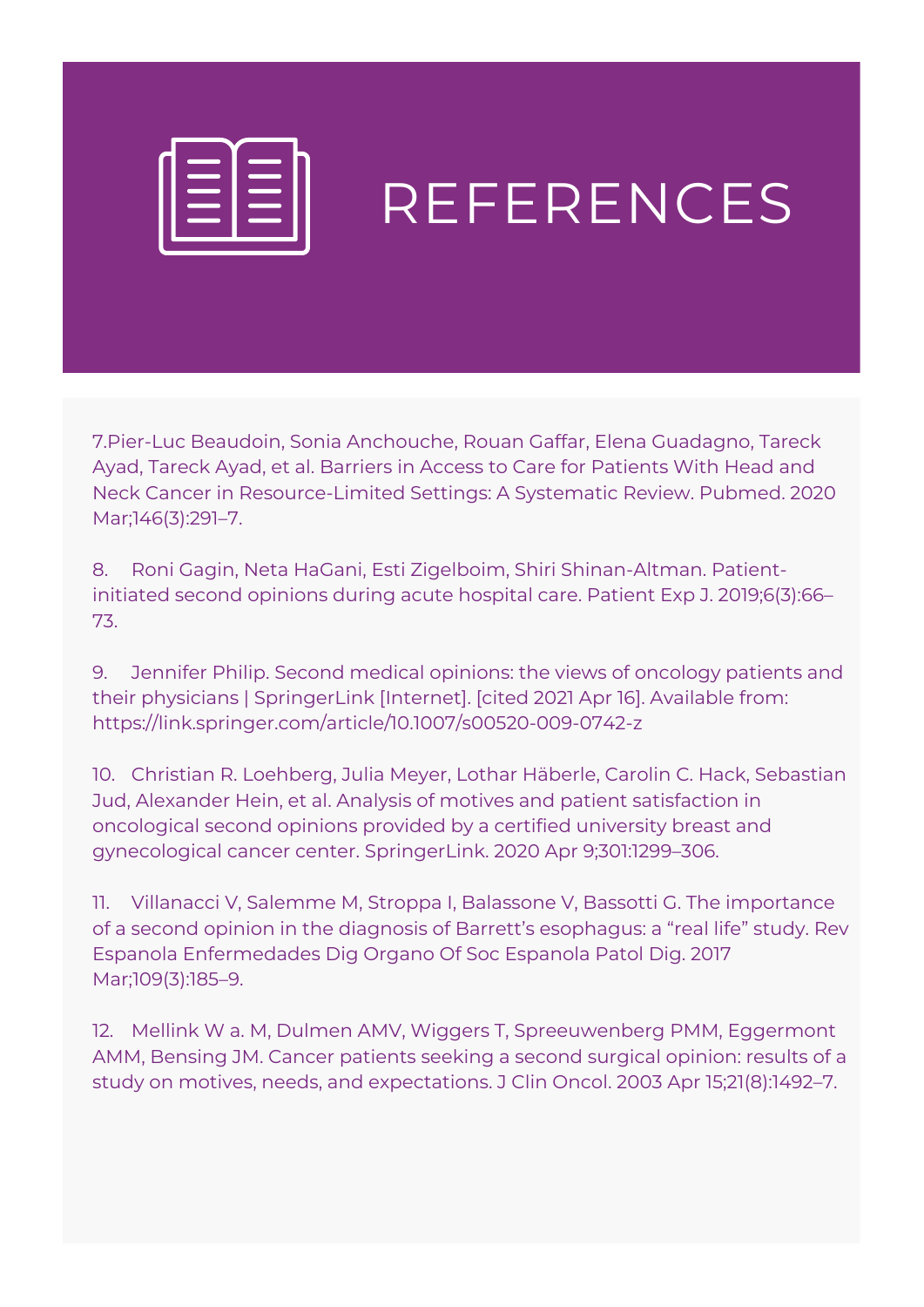

13.G. Oskay-Özcelik, W. Lehmacher, D. Könsgen, S. Seeber, R. Mirz, J. Sehouli. Breast cancer patients' expectations in respect of the physician-patient relationship and treatment management results of a survey of 617 patients. ESMO [Internet]. 18(3). Available from: [https://www.annalsofoncology.org/article/S0923-7534\(19\)37845-](https://www.zotero.org/google-docs/?SnsHIM) 7/fulltext

[14.](https://www.zotero.org/google-docs/?SnsHIM) [M](https://www.zotero.org/google-docs/?SnsHIM)artin H N Tattersall, Rachel F Dear, Jesse Jansen, Heather L Shepherd, Rhonda J Devine, Lisa G Horvath, et al. Second opinions in oncology: the experiences of patients attending the Sydney Cancer Centre. Med J Aust [Internet]. 2009 Agust; Available from: [https://onlinelibrary.wiley.com/doi/abs/10.5694/j.1326-](https://www.zotero.org/google-docs/?SnsHIM) 5377.2009.tb02754.x

[15.](https://www.zotero.org/google-docs/?SnsHIM) [J](https://www.zotero.org/google-docs/?SnsHIM)ennifer Philip, Michelle Gold, Max Schwarz. Second medical opinions: the views of oncology patients and their [physicians.](https://www.zotero.org/google-docs/?SnsHIM) Springer-Verl. 2009 Oct 4;1199–205.

[16.](https://www.zotero.org/google-docs/?SnsHIM) [F](https://www.zotero.org/google-docs/?SnsHIM)uchs T, Hanaya H, Seilacher E, Koester MJ, Keinki C, Liebl P, et al. Information deficits and second opinion seeking: a survey on cancer patients. Cancer Invest [Internet]. 2017;35. Available from: [https://doi.org/10.1080/07357907.2016.1242012](https://www.zotero.org/google-docs/?SnsHIM)

[17.](https://www.zotero.org/google-docs/?SnsHIM) [O](https://www.zotero.org/google-docs/?SnsHIM)lver I, [Carey](https://www.zotero.org/google-docs/?SnsHIM) M, [B](https://www.zotero.org/google-docs/?SnsHIM)ryant J, et al. Second opinions in medical oncology. BMC Palliat Care. [2020;19:1–6.](https://www.zotero.org/google-docs/?SnsHIM)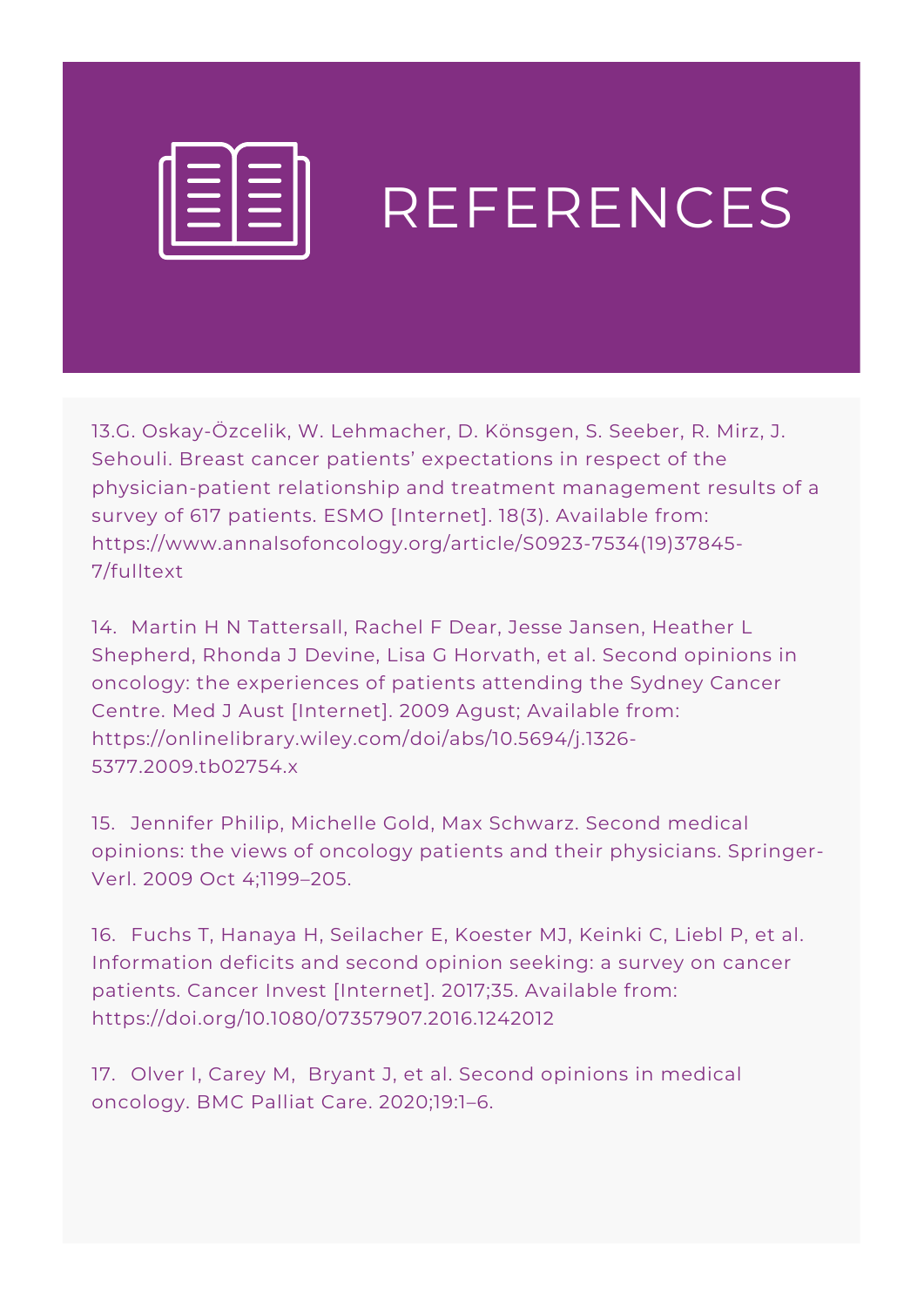

18.Payne VL, Singh H, Meyer AND, Levy L, Harrison D, Graber ML. Patient-Initiated Second Opinions: Systematic Review of [Characteristics](https://www.zotero.org/google-docs/?SnsHIM) and Impact on Diagnosis, Treatment, and Satisfaction. Mayo Clin Proc. 2014 May 1;89(5):687–96.

[19.](https://www.zotero.org/google-docs/?SnsHIM) [J](https://www.zotero.org/google-docs/?SnsHIM)essica Krebs, Sonja Wasner. Resilience, Fear of Progression and Psychosocial Distress in Patients with Breast Cancer and Gynecological Tumors Seeking a Second Opinion]. Available from: https://www.thieme[connect.com/products/ejournals/abstract/10.1055/a-0668-1206](https://www.zotero.org/google-docs/?SnsHIM)

[20.](https://www.zotero.org/google-docs/?SnsHIM) [D](https://www.zotero.org/google-docs/?SnsHIM)e Roo AC, Morris AM, Vu JV, Schuman AD, Abbott KL, Kandagatla P, et al. Characteristics of Patients Seeking Second Opinions at a Multidisciplinary Colorectal Cancer Clinic. Dis Colon Rectum. 2020 [Jun;63\(6\):788–95.](https://www.zotero.org/google-docs/?SnsHIM)

[21.](https://www.zotero.org/google-docs/?SnsHIM) [K](https://www.zotero.org/google-docs/?SnsHIM)aren S Peier-Ruser, Salome von Greyerz. Why Do Cancer Patients Have Difficulties Evaluating the Need for a Second Opinion and What Is Needed to Lower the Barrier? A Qualitative Study. Pubmed. 2018 [Nov;41\(12\):769–73.](https://www.zotero.org/google-docs/?SnsHIM)

[22.](https://www.zotero.org/google-docs/?SnsHIM) [G](https://www.zotero.org/google-docs/?SnsHIM)evaGreenfield, Joseph S.Pliskin, Joseph S.Pliskin, PaulaFeder-Bubis. Patient–physician relationships in second [opinion encounters](https://www.zotero.org/google-docs/?SnsHIM) – The physicians' perspective. Sci Direct. 2012 Oct;75(7):1202–12.

[23.](https://www.zotero.org/google-docs/?SnsHIM) [A](https://www.zotero.org/google-docs/?SnsHIM)ssessment of Challenges Encountered by Dutch Oncologists When Patients Ask for Second Opinions. Available from: [https://jamanetwork.com/journals/jamaoncology/article](https://www.zotero.org/google-docs/?SnsHIM)abstract/2697220

[24.](https://www.zotero.org/google-docs/?SnsHIM) [L](https://www.zotero.org/google-docs/?SnsHIM)orton CM, Griffin O, Higgins K, Roulston F, Stewart G, Gough N, et al. Late referral of cancer patients with [malnutrition to](https://www.zotero.org/google-docs/?SnsHIM) dietitians: a prospective study of clinical practice. Support Care Cancer. 2020 May 1;28(5):2351–60.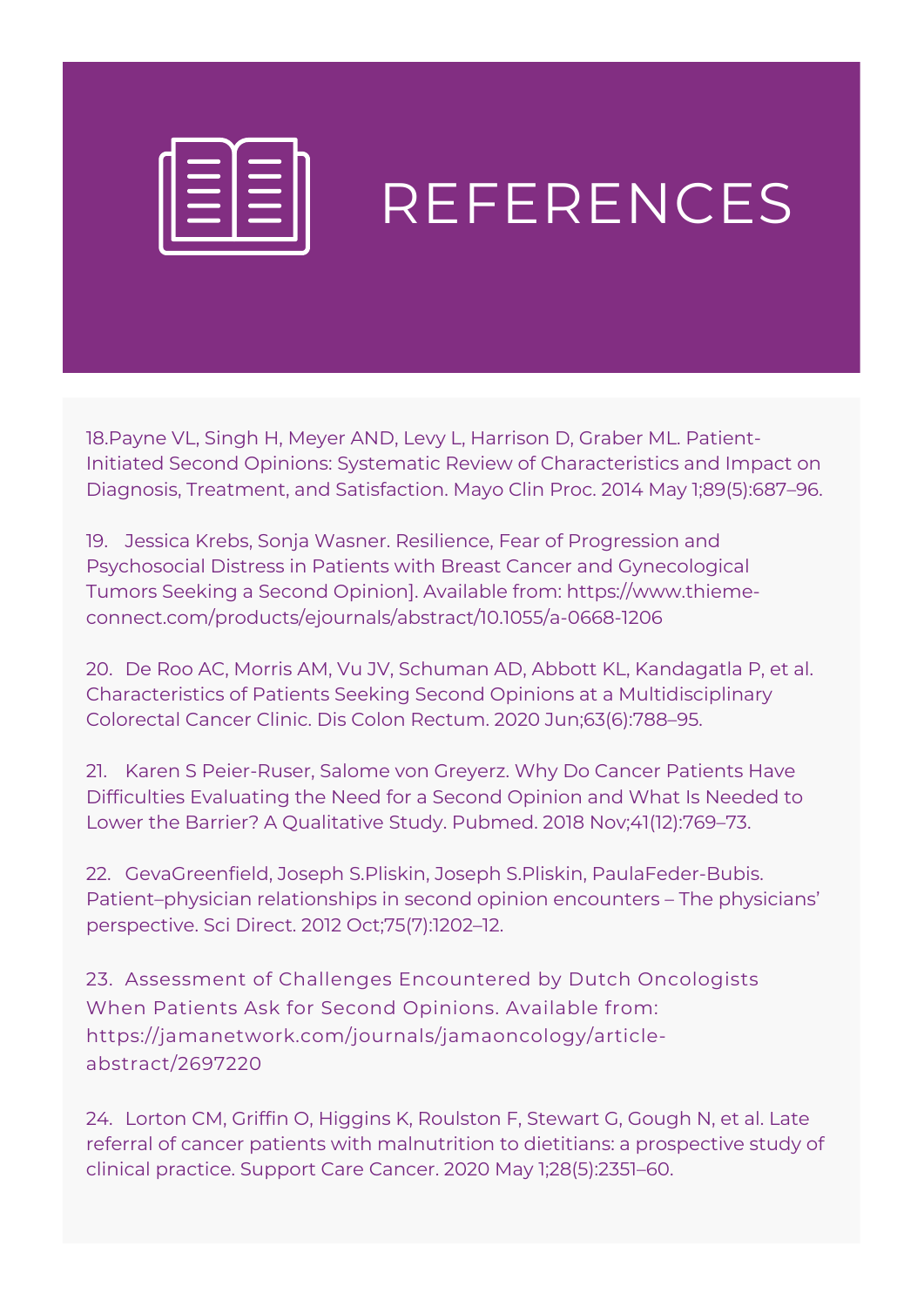

[25.](https://www.zotero.org/google-docs/?SnsHIM) Lindsay SF, Woodhams EJ, White KO, Drainoni M-L, Johnson NL, [Yinusa-Nyahkoon](https://www.zotero.org/google-docs/?SnsHIM) L. Understanding Barriers to Contraception Screening and Referral in Female Adolescents and Young Adults with Cancer. J Adolesc Young Adult Oncol. 2020 Feb 1;9(1):63–71.

[26.](https://www.zotero.org/google-docs/?SnsHIM) Feld E, Singhi EK, Phillips S, Huang L-C, Shyr Y, Horn L. Palliative Care Referrals for Advanced [Non–small-cell](https://www.zotero.org/google-docs/?SnsHIM) Lung Cancer (NSCLC): Patient and Provider Attitudes and Practices. Clin Lung Cancer. 2019 May 1;20(3):e291–8.

[27.](https://www.zotero.org/google-docs/?SnsHIM) Vashitz G, Pliskin JS, Parmet Y, Kosashvili Y, Ifergane G, Wientroub S, et al. Do First Opinions Affect Second Opinions? J Gen Intern Med. 2012 [Oct;27\(10\):1265–71.](https://www.zotero.org/google-docs/?SnsHIM)

[28.](https://www.zotero.org/google-docs/?SnsHIM) [P](https://www.zotero.org/google-docs/?SnsHIM)hilip J, Gold M, Schwarz M, Komesaroff P. An exploration of the dynamics and influences upon second medical [opinion consultations](https://www.zotero.org/google-docs/?SnsHIM) in cancer care. Asia Pac J Clin Oncol. 2011;7(1):41–6.

[29.](https://www.zotero.org/google-docs/?SnsHIM) [A](https://www.zotero.org/google-docs/?SnsHIM)xon A, Hassan M, Niv Y, Beglinger C, Rokkas T. Ethical and Legal Implications in Seeking and Providing a Second Medical Opinion. Dig Dis. [2008;26\(1\):11–7.](https://www.zotero.org/google-docs/?SnsHIM)

30. Shin DW, Cho J, Yang HK, Kim SY, Mok HK, Lee H, et al. Attitudes towards second opinion services in cancer care: a nationwide survey of oncologists in Korea. Jpn J Clin Oncol. 2016 [May;46\(5\):441–7.](https://www.zotero.org/google-docs/?SnsHIM)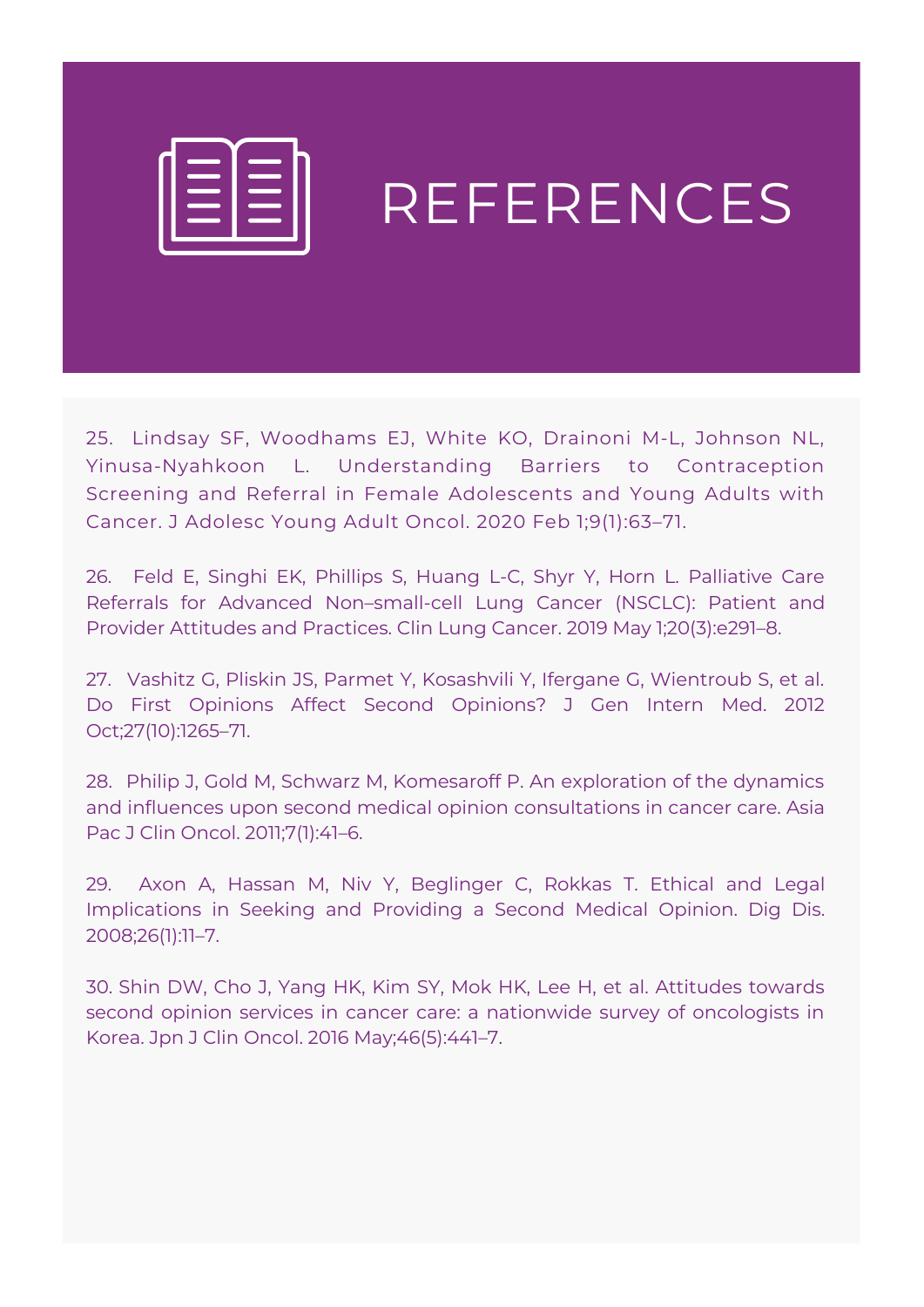

[31.](https://www.zotero.org/google-docs/?SnsHIM) [B](https://www.zotero.org/google-docs/?SnsHIM)enbassat J. Obtaining a second opinion is a neglected source of health care inequalities. Isr J Health Policy Res [Internet]. 2019 Jan 16 [cited 2021 Apr 21];8. Available from: [https://www.ncbi.nlm.nih.gov/pmc/articles/PMC6335699/](https://www.zotero.org/google-docs/?SnsHIM)

[32.](https://www.zotero.org/google-docs/?SnsHIM) [K](https://www.zotero.org/google-docs/?SnsHIM)labunde CN, Han PKJ, Earle CC, Smith T, Ayanian JZ, Lee R, et al. Physician Roles in the Cancer-Related Follow-Up Care of Cancer Survivors. Fam Med. [2013;45\(7\):463–74.](https://www.zotero.org/google-docs/?SnsHIM)

[33.](https://www.zotero.org/google-docs/?SnsHIM) Doose M, McGee-Avila J, Stroup AM, Ferrante J, Xu B, Herman NL, et al. Shared Care During Breast and Colorectal Cancer Treatment: Is It Associated With [Patient-Reported](https://www.zotero.org/google-docs/?SnsHIM) Care Quality? J Healthc Qual Off Publ Natl Assoc Healthc Qual. 2019 Oct;41(5):281–96.

[34.](https://www.zotero.org/google-docs/?SnsHIM) [J](https://www.zotero.org/google-docs/?SnsHIM)ohnston PG, Lawler M. Expert Opinion: Future Frontiers and Challenges in Cancer Medicine. The Oncologist. 2012 [May;17\(5\):e3–5.](https://www.zotero.org/google-docs/?SnsHIM)

[35.](https://www.zotero.org/google-docs/?SnsHIM) Won Chan Lee, Scooter Plowman, George M. Savage. Oncology Value Framework in the Era of Digital Health Technology: A Patient-Centric Approach [Internet]. ISPOR | International Society For Pharmacoeconomics and Outcomes Research. [cited 2021 Apr 16]. Available from: https://www.ispor.org/publications/journals/value-outcomes[spotlight/abstract/september-october-2018/oncology-value-framework-in-the](https://www.zotero.org/google-docs/?SnsHIM)era-of-digital-health-technology-a-patient-centric-approach

[36.](https://www.zotero.org/google-docs/?SnsHIM) [S](https://www.zotero.org/google-docs/?SnsHIM)irintrapun SJ, Lopez AM. [Telemedicine](https://www.zotero.org/google-docs/?SnsHIM) in Cancer Care. American Society of Clinical Oncology Educational Book. 2018 May 23;(38):540–5.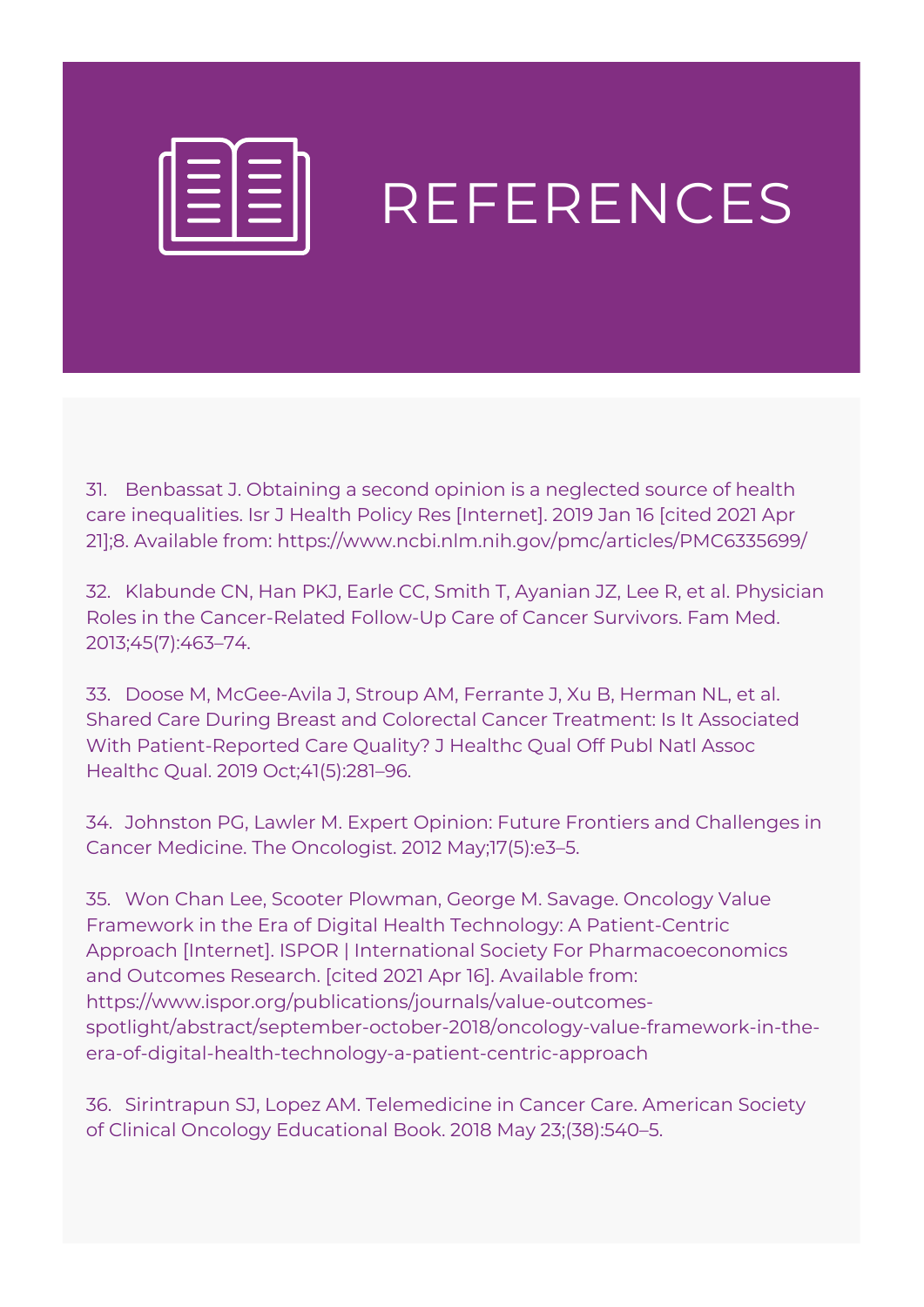## **EKARKINOS** COMPANY PROFILE



"KARKINOS HEALTHCARE (KH) is desirous to build an end-to-end technology-driven oncology-focused managed healthcare platform where almost no person is deprived of care either by lack of access or affordability"

Our Vision Powered By 4D's

Detection & Diagnosis – Establishment of participatory systems and near home care, Research on genomics as a foundation approach for prevention, Innovation, and game-based outreach approach for early diagnosis and wellness.

Data & Research – Contribute towards Atmanirbhar Bharat through drug discovery research and treatment innovation, Large scale screening and longitudinal data to build robust AI/ML analytics, predictive models and clinical decision support system for real world evidence.

Deliver managed health care – 2 million+ patients served annually, 10 million+ patient hours saved annually.